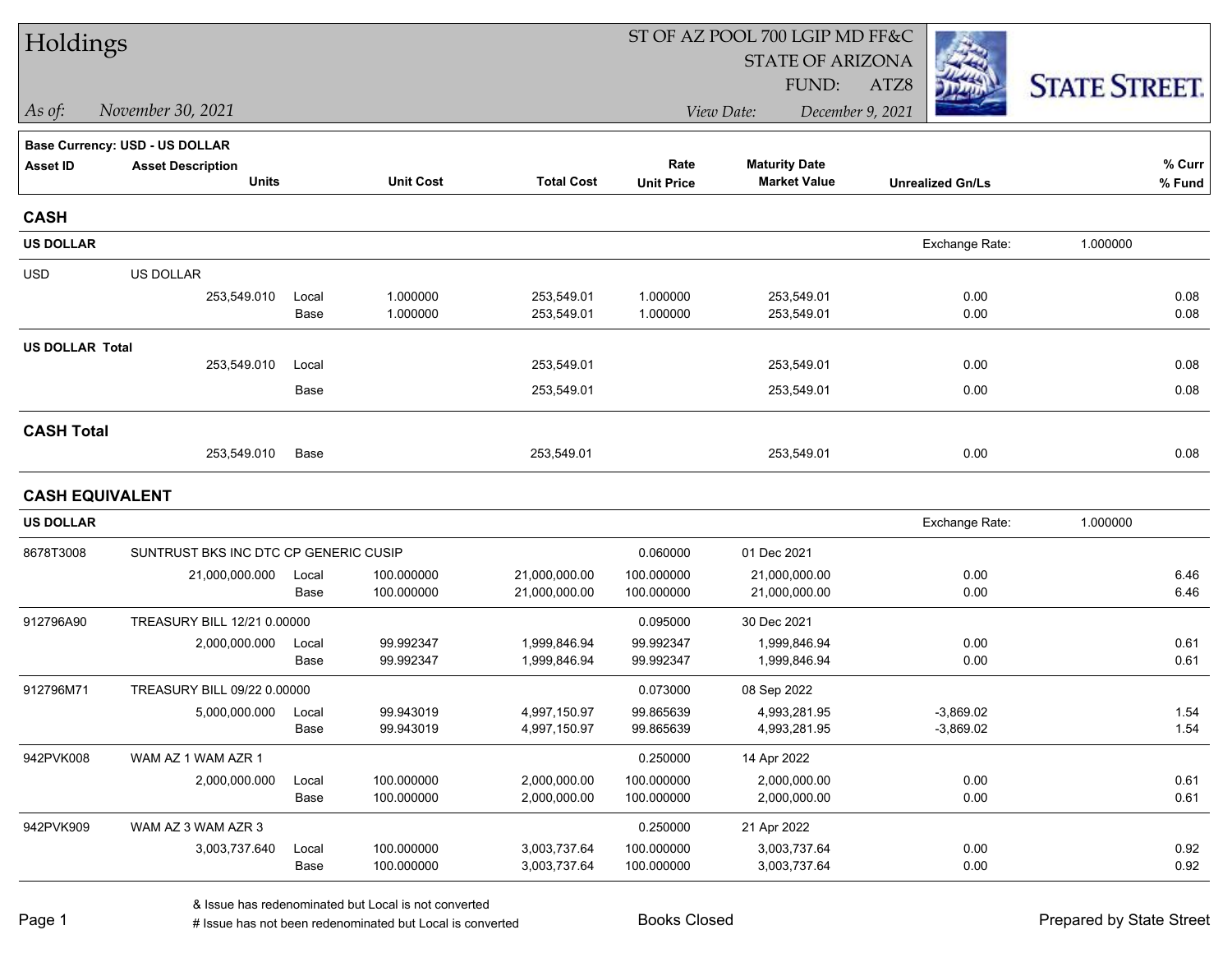|  | <b>Holdings</b> |
|--|-----------------|
|--|-----------------|

STATE OF ARIZONA

ATZ8



**% Fund**

**% Curr**

*November 30, 2021 As of: View Date: December 9, 2021*

FUND:

|           | <b>Base Currency: USD - US DOLLAR</b> |       |                  |                   |                   |                      |                         |
|-----------|---------------------------------------|-------|------------------|-------------------|-------------------|----------------------|-------------------------|
| Asset ID  | <b>Asset Description</b>              |       |                  |                   | Rate              | <b>Maturity Date</b> |                         |
|           | <b>Units</b>                          |       | <b>Unit Cost</b> | <b>Total Cost</b> | <b>Unit Price</b> | <b>Market Value</b>  | <b>Unrealized Gn/Ls</b> |
| 942PVL006 | WAM AZ 4 WAM AZR 4                    |       |                  |                   | 0.000000          | 01 Dec 2021          |                         |
|           | 12,010,850.620                        | Local | 100.000000       | 12.010.850.62     | 100.000000        | 12,010,850.62        | 0.00                    |
|           |                                       | Base  | 100.000000       | 12,010,850.62     | 100.000000        | 12,010,850.62        | 0.00                    |

|                 | $\cdots$                     |       |            |               | 0.00000    |               |             |       |
|-----------------|------------------------------|-------|------------|---------------|------------|---------------|-------------|-------|
|                 | 12,010,850.620               | Local | 100.000000 | 12,010,850.62 | 100.000000 | 12,010,850.62 | 0.00        | 3.69  |
|                 |                              | Base  | 100.000000 | 12,010,850.62 | 100.000000 | 12,010,850.62 | 0.00        | 3.69  |
| 942PVNII4       | WAM AZ 7 WAM AZR 7           |       |            |               | 0.250000   | 16 Dec 2021   |             |       |
|                 | 5,000,000.000                | Local | 100.000000 | 5,000,000.00  | 100.000000 | 5,000,000.00  | 0.00        | 1.54  |
|                 |                              | Base  | 100.000000 | 5,000,000.00  | 100.000000 | 5,000,000.00  | 0.00        | 1.54  |
| 95763A914       | WESTERN ALLIANCE BANCORP PP  |       |            |               | 0.250000   | 23 Jun 2022   |             |       |
|                 | 5,004,983.710                | Local | 100.000000 | 5,004,983.71  | 100.000000 | 5,004,983.71  | 0.00        | 1.54  |
|                 |                              | Base  | 100.000000 | 5,004,983.71  | 100.000000 | 5,004,983.71  | 0.00        | 1.54  |
| US DOLLAR Total |                              |       |            |               |            |               |             |       |
|                 | 55,019,571.970               | Local |            | 55,016,569.88 |            | 55,012,700.86 | $-3,869.02$ | 16.91 |
|                 |                              | Base  |            | 55,016,569.88 |            | 55,012,700.86 | $-3,869.02$ | 16.91 |
|                 | <b>CASH EQUIVALENT Total</b> |       |            |               |            |               |             |       |
|                 |                              |       |            |               |            |               |             |       |

55,019,571.970 Base 55,016,569.88 55,012,700.86 -3,869.02 16.91

|  | <b>FIXED INCOME</b> |
|--|---------------------|
|--|---------------------|

| <b>US DOLLAR</b> |                                        |       |            |            |            |             | Exchange Rate: | 1.000000 |
|------------------|----------------------------------------|-------|------------|------------|------------|-------------|----------------|----------|
| 36178GHQ0        | GNMA POOL AA8339 GN 08/27 FIXED 3      |       |            |            | 3.000000   | 15 Aug 2027 |                |          |
|                  | 559.203.400                            | Local | 102.645554 | 573,997.43 | 104.572053 | 584,770.48  | 10,773.05      | 0.18     |
| Original Face:   | 5,000,000.000                          | Base  | 102.645554 | 573,997.43 | 104.572053 | 584,770.48  | 10,773.05      | 0.18     |
| 36179MAF7        | GNMA II POOL MA0006 G2 04/27 FIXED 2.5 |       |            |            | 2.500000   | 20 Apr 2027 |                |          |
|                  | 455.408.170                            | Local | 102.016099 | 464,589.65 | 102.694438 | 467.678.86  | 3,089.21       | 0.14     |
| Original Face:   | 4,372,786.000                          | Base  | 102.016099 | 464,589.65 | 102.694438 | 467,678.86  | 3,089.21       | 0.14     |
| 36179MCH1        | GNMA II POOL MA0072 G2 05/27 FIXED 2.5 |       |            |            | 2.500000   | 20 May 2027 |                |          |
|                  | 558.027.500                            | Local | 101.779154 | 567.955.67 | 103.663656 | 578.471.71  | 10.516.04      | 0.18     |
| Original Face:   | 5,000,000.000                          | Base  | 101.779154 | 567,955.67 | 103.663656 | 578,471.71  | 10,516.04      | 0.18     |
| 36179MGP9        | GNMA II POOL MA0206 G2 07/27 FIXED 3.5 |       |            |            | 3.500000   | 20 Jul 2027 |                |          |
|                  | 347.997.610                            | Local | 102.914879 | 358,141.32 | 105.778726 | 368,107.44  | 9,966.12       | 0.11     |
| Original Face:   | 4,169,641.000                          | Base  | 102.914879 | 358,141.32 | 105.778726 | 368,107.44  | 9,966.12       | 0.11     |

& Issue has redenominated but Local is not converted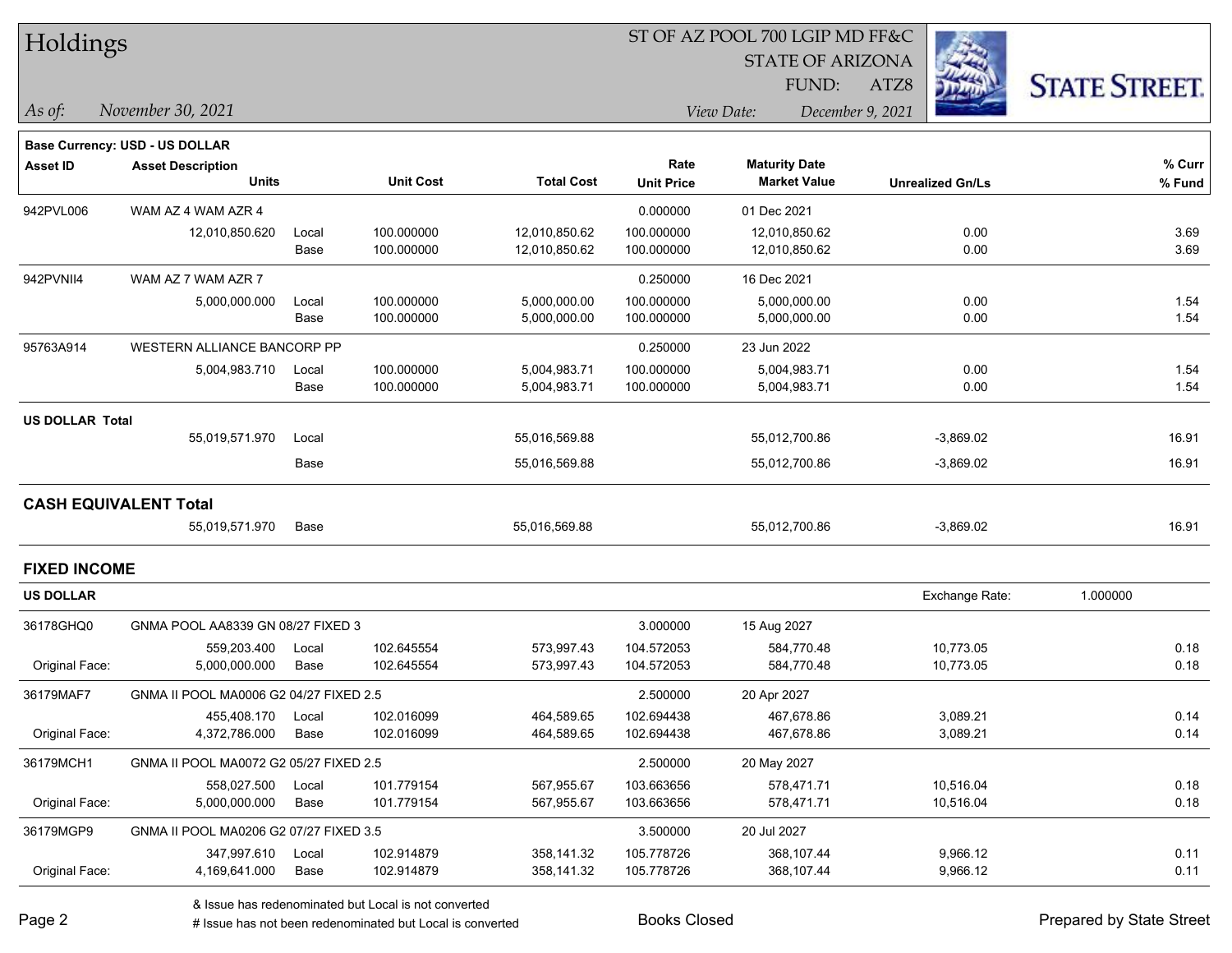| Holdings |  |
|----------|--|
|----------|--|

STATE OF ARIZONA

FUND:

ATZ8



*As of: View Date: December 9, 2021*

| As of: | November 30, 2021 |  |
|--------|-------------------|--|
|        |                   |  |

|                | <b>Base Currency: USD - US DOLLAR</b>     |               |                          |                          |                           |                                             |                         |                  |
|----------------|-------------------------------------------|---------------|--------------------------|--------------------------|---------------------------|---------------------------------------------|-------------------------|------------------|
| Asset ID       | <b>Asset Description</b><br><b>Units</b>  |               | <b>Unit Cost</b>         | <b>Total Cost</b>        | Rate<br><b>Unit Price</b> | <b>Maturity Date</b><br><b>Market Value</b> | <b>Unrealized Gn/Ls</b> | % Curr<br>% Fund |
| 36179NDH8      | GNMA II POOL MA1004 G2 05/43 FIXED 3      |               |                          |                          | 3.000000                  | 20 May 2043                                 |                         |                  |
| Original Face: | 227,129.040<br>2,000,000.000              | Local<br>Base | 101.087549<br>101.087549 | 229,599.18<br>229,599.18 | 102.481890<br>102.481890  | 232,766.13<br>232,766.13                    | 3,166.95<br>3,166.95    | 0.07<br>0.07     |
| 36202F3T1      | GNMA II POOL 005310 G2 02/27 FIXED 3.5    |               |                          |                          | 3.500000                  | 20 Feb 2027                                 |                         |                  |
| Original Face: | 133,470.650<br>2,910,888.000              | Local<br>Base | 101.907281<br>101.907281 | 136,016.31<br>136,016.31 | 104.308949<br>104.308949  | 139,221.83<br>139,221.83                    | 3,205.52<br>3,205.52    | 0.04<br>0.04     |
| 36225E3Y6      | GNMA II POOL 082614 G2 09/40 FLOATING VAR |               |                          |                          | 1.625000                  | 20 Sep 2040                                 |                         |                  |
| Original Face: | 427,369.640<br>9,450,000.000              | Local<br>Base | 102.886206<br>102.886206 | 439,704.41<br>439,704.41 | 103.850646<br>103.850646  | 443,826.13<br>443,826.13                    | 4,121.72<br>4,121.72    | 0.14<br>0.14     |
| 3622A2EM0      | GNMA POOL 783740 GN 12/27 FIXED 2.5       |               |                          |                          | 2.500000                  | 15 Dec 2027                                 |                         |                  |
| Original Face: | 291,137.270<br>2,500,000.000              | Local<br>Base | 100.910261<br>100.910261 | 293,787.38<br>293,787.38 | 103.525252<br>103.525252  | 301,400.59<br>301,400.59                    | 7,613.21<br>7,613.21    | 0.09<br>0.09     |
| 3622A2F31      | GNMA II POOL 783786 G2 06/28 FIXED 2.5    |               |                          |                          | 2.500000                  | 20 Jun 2028                                 |                         |                  |
| Original Face: | 202,217.130<br>1,500,000.000              | Local<br>Base | 100.883634<br>100.883634 | 204,003.99<br>204,003.99 | 103.679350<br>103.679350  | 209,657.41<br>209,657.41                    | 5,653.42<br>5,653.42    | 0.06<br>0.06     |
| 36230M3Y1      | GNMA POOL 753515 GN 11/40 FIXED 4         |               |                          |                          | 4.000000                  | 15 Nov 2040                                 |                         |                  |
| Original Face: | 368,544.250<br>5,872,458.000              | Local<br>Base | 105.057371<br>105.057371 | 387,182.90<br>387,182.90 | 109.255375<br>109.255375  | 402,654.40<br>402,654.40                    | 15,471.50<br>15,471.50  | 0.12<br>0.12     |
| 36241KZ76      | GNMA POOL 782566 GN 02/24 FIXED 5.5       |               |                          |                          | 5.500000                  | 15 Feb 2024                                 |                         |                  |
| Original Face: | 8.298.200<br>1,000,000.000                | Local<br>Base | 101.176761<br>101.176761 | 8.395.85<br>8,395.85     | 103.685529<br>103.685529  | 8.604.03<br>8,604.03                        | 208.18<br>208.18        | 0.00<br>0.00     |
| 36290TK65      | GNMA POOL 616917 GN 12/35 FIXED 5         |               |                          |                          | 5.000000                  | 15 Dec 2035                                 |                         |                  |
| Original Face: | 24,260.210<br>1,000,000.000               | Local<br>Base | 104.244234<br>104.244234 | 25,289.87<br>25,289.87   | 112.995414<br>112.995414  | 27,412.92<br>27,412.92                      | 2,123.05<br>2,123.05    | 0.01<br>0.01     |
| 36294XCP9      | GNMA POOL 662578 GN 09/22 FIXED 5         |               |                          |                          | 5.000000                  | 15 Sep 2022                                 |                         |                  |
| Original Face: | 99.710<br>25,000.000                      | Local<br>Base | 100.371076<br>100.371076 | 100.08<br>100.08         | 101.895976<br>101.895976  | 101.60<br>101.60                            | 1.52<br>1.52            | 0.00<br>0.00     |
| 36297KGS4      | GNMA POOL 714009 GN 10/39 FIXED 5         |               |                          |                          | 5.000000                  | 15 Oct 2039                                 |                         |                  |
| Original Face: | 49,609.580<br>2,000,000.000               | Local<br>Base | 102.998151<br>102.998151 | 51,096.95<br>51,096.95   | 115.923368<br>115.923368  | 57,509.10<br>57,509.10                      | 6,412.15<br>6,412.15    | 0.02<br>0.02     |
|                |                                           |               |                          |                          |                           |                                             |                         |                  |

# Issue has not been redenominated but Local is converted Books Closed Prepared by State Street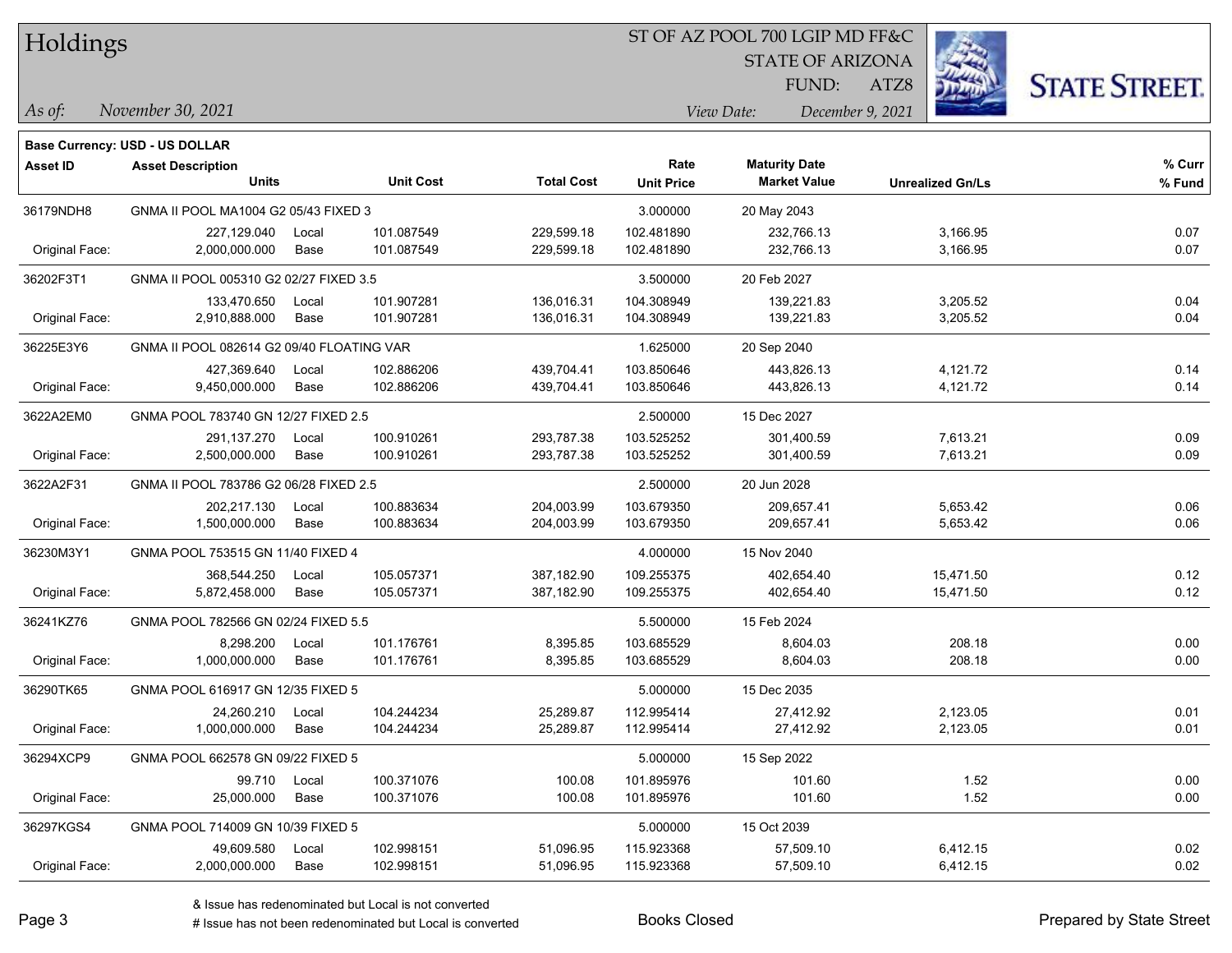| Holdings |
|----------|
|          |

STATE OF ARIZONA

ATZ8



FUND:

*November 30, 2021 As of: View Date: December 9, 2021*

|                 | Base Currency: USD - US DOLLAR                 |       |                  |                   |                   |                      |                         |        |
|-----------------|------------------------------------------------|-------|------------------|-------------------|-------------------|----------------------|-------------------------|--------|
| <b>Asset ID</b> | <b>Asset Description</b>                       |       |                  |                   | Rate              | <b>Maturity Date</b> |                         | % Curr |
|                 | <b>Units</b>                                   |       | <b>Unit Cost</b> | <b>Total Cost</b> | <b>Unit Price</b> | <b>Market Value</b>  | <b>Unrealized Gn/Ls</b> | % Fund |
| 38375UAN0       | GOVERNMENT NATIONAL MORTGAGE A GNR 2013 H21 FB |       |                  |                   | 0.775250          | 20 Sep 2063          |                         |        |
|                 | 635,735.340                                    | Local | 100.416511       | 638,383.25        | 100.546320        | 639,208.49           | 825.24                  | 0.20   |
| Original Face:  | 1,500,000.000                                  | Base  | 100.416511       | 638,383.25        | 100.546320        | 639,208.49           | 825.24                  | 0.20   |
| 38375UDJ6       | GOVERNMENT NATIONAL MORTGAGE A GNR 2014 H04 FB |       |                  |                   | 0.725250          | 20 Feb 2064          |                         |        |
|                 | 696,524.000                                    | Local | 100.367399       | 699.083.02        | 100.530800        | 700,221.15           | 1,138.13                | 0.22   |
| Original Face:  | 1,530,000.000                                  | Base  | 100.367399       | 699,083.02        | 100.530800        | 700,221.15           | 1,138.13                | 0.22   |
| 38376R4Z6       | GOVERNMENT NATIONAL MORTGAGE A GNR 2017 H14 FB |       |                  |                   | 1.031130          | 20 Jun 2067          |                         |        |
|                 | 785,488.650                                    | Local | 101.975559       | 801,006.44        | 100.596430        | 790,173.54           | $-10,832.90$            | 0.24   |
| Original Face:  | 1,200,000.000                                  | Base  | 101.975559       | 801,006.44        | 100.596430        | 790,173.54           | $-10,832.90$            | 0.24   |
| 38377YWD8       | GOVERNMENT NATIONAL MORTGAGE A GNR 2011 140 PC |       |                  |                   | 2.000000          | 16 Aug 2039          |                         |        |
|                 | 130,631.540                                    | Local | 100.964277       | 131,891.19        | 100.823130        | 131,706.81           | $-184.38$               | 0.04   |
| Original Face:  | 2,720,000.000                                  | Base  | 100.964277       | 131,891.19        | 100.823130        | 131,706.81           | $-184.38$               | 0.04   |
| 38378B4Q9       | GOVERNMENT NATIONAL MORTGAGE A GNR 2013 7 C    |       |                  |                   | 2.637000          | 16 May 2051          |                         |        |
|                 | 165,702.560                                    | Local | 101.445234       | 168,097.35        | 101.062930        | 167,463.86           | $-633.49$               | 0.05   |
| Original Face:  | 4,000,000.000                                  | Base  | 101.445234       | 168,097.35        | 101.062930        | 167,463.86           | $-633.49$               | 0.05   |
| 38378H4K9       | GOVERNMENT NATIONAL MORTGAGE A GNR 2012 124 KB |       |                  |                   | 2.000000          | 20 Jul 2042          |                         |        |
|                 | 1,127,905.200                                  | Local | 101.947273       | 1,149,868.59      | 101.943100        | 1,149,821.53         | $-47.06$                | 0.35   |
| Original Face:  | 4,400,000.000                                  | Base  | 101.947273       | 1,149,868.59      | 101.943100        | 1,149,821.53         | $-47.06$                | 0.35   |
| 38378KBF5       | GOVERNMENT NATIONAL MORTGAGE A GNR 2013 30 A   |       |                  |                   | 1.500000          | 16 May 2042          |                         |        |
|                 | 564,789.990                                    | Local | 99.394497        | 561,370.17        | 100.356590        | 566.803.97           | 5,433.80                | 0.17   |
| Original Face:  | 3,000,000.000                                  | Base  | 99.394497        | 561,370.17        | 100.356590        | 566,803.97           | 5,433.80                | 0.17   |
| 38378KRR2       | GOVERNMENT NATIONAL MORTGAGE A GNR 2013 78 AF  |       |                  |                   | 2.426180          | 16 Mar 2048          |                         |        |
|                 | 215,802.020                                    | Local | 100.575667       | 217,044.32        | 101.267650        | 218,537.63           | 1,493.31                | 0.07   |
| Original Face:  | 1,000,000.000                                  | Base  | 100.575667       | 217,044.32        | 101.267650        | 218,537.63           | 1,493.31                | 0.07   |
| 38378XEW7       | GOVERNMENT NATIONAL MORTGAGE A GNR 2014 101 AD |       |                  |                   | 3.000000          | 16 Jul 2050          |                         |        |
|                 | 211,465.090                                    | Local | 101.235159       | 214,077.02        | 100.059990        | 211,591.95           | $-2,485.07$             | 0.07   |
| Original Face:  | 1,000,000.000                                  | Base  | 101.235159       | 214,077.02        | 100.059990        | 211,591.95           | $-2,485.07$             | 0.07   |
| 38378XJS1       | GOVERNMENT NATIONAL MORTGAGE A GNR 2014 124 AC |       |                  |                   | 2.154000          | 16 May 2054          |                         |        |
|                 | 0.010                                          | Local | 100.000000       | 0.01              | 100.914180        | 0.01                 | 0.00                    | 0.00   |
|                 |                                                | Base  | 100.000000       | 0.01              | 100.914180        | 0.01                 | 0.00                    | 0.00   |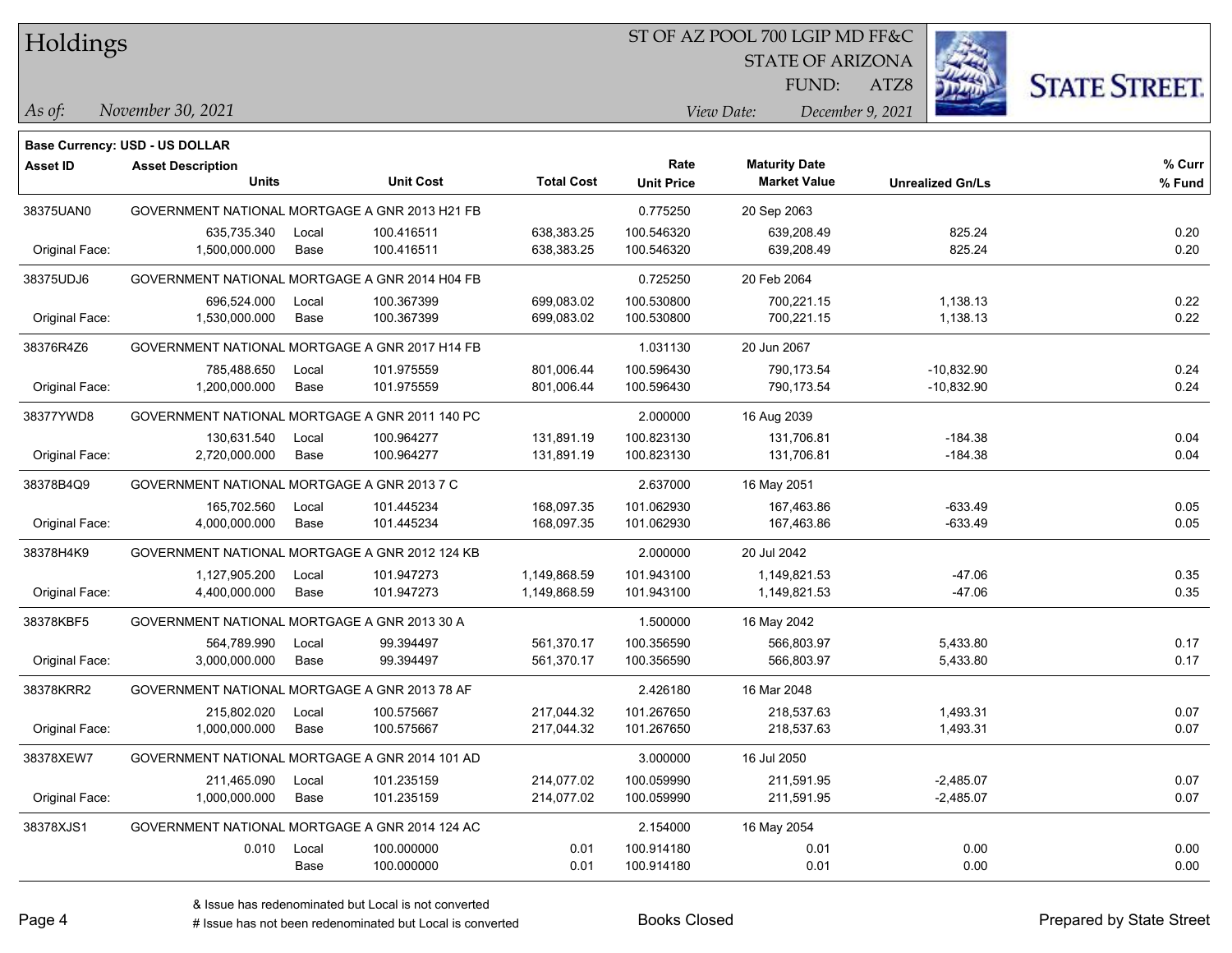Holdings

#### ST OF AZ POOL 700 LGIP MD FF&C

STATE OF ARIZONA

FUND:

ATZ8



*As of: View Date: December 9, 2021*

| November 30, 2021 | As of: |  |  |  |
|-------------------|--------|--|--|--|
|-------------------|--------|--|--|--|

|                 | Base Currency: USD - US DOLLAR                 |       |                  |                   |                   |                      |                         |        |
|-----------------|------------------------------------------------|-------|------------------|-------------------|-------------------|----------------------|-------------------------|--------|
| <b>Asset ID</b> | <b>Asset Description</b>                       |       |                  |                   | Rate              | <b>Maturity Date</b> |                         | % Curr |
|                 | <b>Units</b>                                   |       | <b>Unit Cost</b> | <b>Total Cost</b> | <b>Unit Price</b> | <b>Market Value</b>  | <b>Unrealized Gn/Ls</b> | % Fund |
| 38378XJV4       | GOVERNMENT NATIONAL MORTGAGE A GNR 2014 124 AJ |       |                  |                   | 3.028000          | 16 Aug 2052          |                         |        |
|                 | 350,119.010                                    | Local | 100.693304       | 352,546.40        | 103.123910        | 361,056.41           | 8,510.01                | 0.11   |
| Original Face:  | 1,000,000.000                                  | Base  | 100.693304       | 352,546.40        | 103.123910        | 361,056.41           | 8,510.01                | 0.11   |
| 38378XLY5       | GOVERNMENT NATIONAL MORTGAGE A GNR 2014 120 AD |       |                  |                   | 2.850000          | 16 Feb 2049          |                         |        |
|                 | 237,319.670                                    | Local | 100.777306       | 239, 164.37       | 102.110120        | 242,327.40           | 3,163.03                | 0.07   |
| Original Face:  | 1,000,000.000                                  | Base  | 100.777306       | 239, 164.37       | 102.110120        | 242,327.40           | 3,163.03                | 0.07   |
| 38379KSP4       | GOVERNMENT NATIONAL MORTGAGE A GNR 2015 81 A   |       |                  | 2.200000          | 16 Aug 2055       |                      |                         |        |
|                 | 56,020.890                                     | Local | 99.894629        | 55,961.86         | 100.298340        | 56,188.02            | 226.16                  | 0.02   |
| Original Face:  | 1,000,000.000                                  | Base  | 99.894629        | 55,961.86         | 100.298340        | 56,188.02            | 226.16                  | 0.02   |
| 38379KZY7       | GOVERNMENT NATIONAL MORTGAGE A GNR 2015 114 A  |       |                  |                   | 2.100000          | 15 Jun 2044          |                         |        |
|                 | 84,581.770                                     | Local | 100.289483       | 84,826.62         | 100.362330        | 84,888.24            | 61.62                   | 0.03   |
| Original Face:  | 1,000,000.000                                  | Base  | 100.289483       | 84,826.62         | 100.362330        | 84,888.24            | 61.62                   | 0.03   |
| 38379RAN3       | GOVERNMENT NATIONAL MORTGAGE A GNR 2015 181 AB |       |                  |                   | 2.600000          | 16 Dec 2049          |                         |        |
|                 | 57,867.630                                     | Local | 100.852394       | 58,360.89         | 100.486550        | 58,149.18            | $-211.71$               | 0.02   |
| Original Face:  | 1,000,000.000                                  | Base  | 100.852394       | 58,360.89         | 100.486550        | 58,149.18            | $-211.71$               | 0.02   |
| 38379RMD2       | GOVERNMENT NATIONAL MORTGAGE A GNR 2017 23 AC  |       |                  |                   | 2.300000          | 16 Mar 2057          |                         |        |
|                 | 0.030                                          | Local | 300.000000       | 0.09              | 101.157360        | 0.03                 | $-0.06$                 | 0.00   |
|                 |                                                | Base  | 300.000000       | 0.09              | 101.157360        | 0.03                 | $-0.06$                 | 0.00   |
| 38380LD26       | GOVERNMENT NATIONAL MORTGAGE A GNR 2019 H15 GA |       |                  |                   | 2.250000          | 20 Aug 2069          |                         |        |
|                 | 1,125,985.410                                  | Local | 102.827325       | 1,157,820.68      | 102.245382        | 1,151,268.08         | $-6,552.60$             | 0.35   |
| Original Face:  | 3,000,000.000                                  | Base  | 102.827325       | 1,157,820.68      | 102.245382        | 1,151,268.08         | $-6,552.60$             | 0.35   |
| 38380LN25       | GOVERNMENT NATIONAL MORTGAGE A GNR 2019 H18 KA |       |                  |                   | 2.200000          | 20 Nov 2069          |                         |        |
|                 | 1,149,268.240                                  | Local | 100.341194       | 1,153,189.47      | 101.699035        | 1,168,794.71         | 15,605.24               | 0.36   |
| Original Face:  | 2,000,000.000                                  | Base  | 100.341194       | 1,153,189.47      | 101.699035        | 1,168,794.71         | 15,605.24               | 0.36   |
| 38380LRE5       | GOVERNMENT NATIONAL MORTGAGE A GNR 2019 H04 CA |       |                  |                   | 3.000000          | 20 Mar 2069          |                         |        |
|                 | 525,828.580                                    | Local | 100.066545       | 526,178.49        | 101.267470        | 532,493.30           | 6,314.81                | 0.16   |
| Original Face:  | 2,000,000.000                                  | Base  | 100.066545       | 526,178.49        | 101.267470        | 532,493.30           | 6,314.81                | 0.16   |
| 38380Q2A9       | GOVERNMENT NATIONAL MORTGAGE A GNR 2021 H08 EA |       |                  |                   | 3.774170          | 20 Apr 2071          |                         |        |
|                 | 1,813,641.770                                  | Local | 107.732334       | 1,953,878.61      | 104.402473        | 1,893,486.86         | $-60,391.75$            | 0.58   |
| Original Face:  | 1,978,780.000                                  | Base  | 107.732334       | 1,953,878.61      | 104.402473        | 1,893,486.86         | $-60,391.75$            | 0.58   |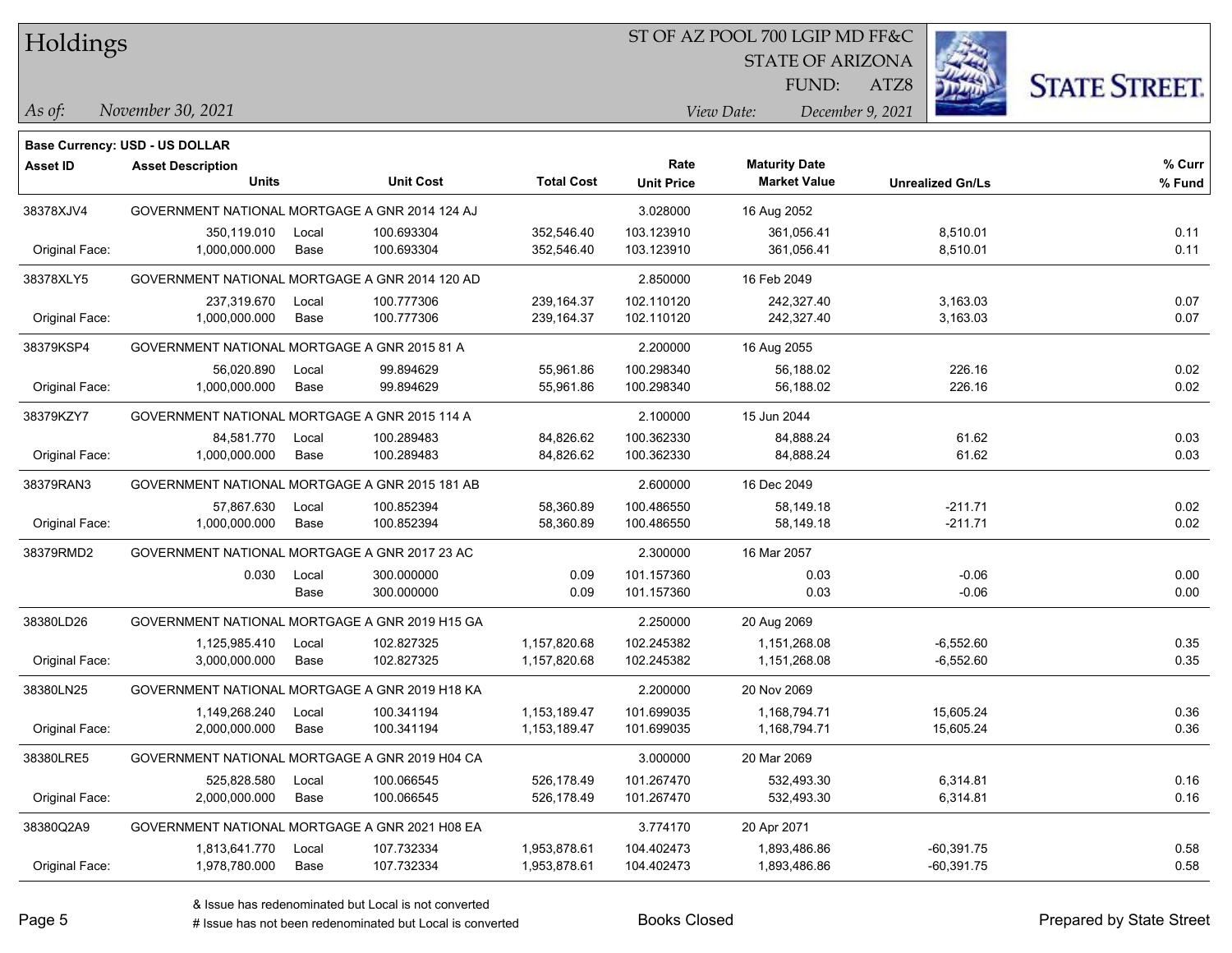Holdings

#### ST OF AZ POOL 700 LGIP MD FF&C

STATE OF ARIZONA

FUND:

ATZ8



*As of: View Date: December 9, 2021*

| As of: | November 30, 2021 |
|--------|-------------------|
|        |                   |

|                 | <b>Base Currency: USD - US DOLLAR</b>           |       |                  |                   |                   |                      |                         |        |
|-----------------|-------------------------------------------------|-------|------------------|-------------------|-------------------|----------------------|-------------------------|--------|
| <b>Asset ID</b> | <b>Asset Description</b>                        |       |                  |                   | Rate              | <b>Maturity Date</b> |                         | % Curr |
|                 | <b>Units</b>                                    |       | <b>Unit Cost</b> | <b>Total Cost</b> | <b>Unit Price</b> | <b>Market Value</b>  | <b>Unrealized Gn/Ls</b> | % Fund |
| 38382EQ59       | GOVERNMENT NATIONAL MORTGAGE A GNR 2020 61 QA   |       |                  |                   | 1.500000          | 20 Apr 2050          |                         |        |
|                 | 1,141,266.900                                   | Local | 102.180959       | 1,166,157.46      | 98.674830         | 1,126,143.17         | -40,014.29              | 0.35   |
| Original Face:  | 2,000,000.000                                   | Base  | 102.180959       | 1,166,157.46      | 98.674830         | 1,126,143.17         | -40,014.29              | 0.35   |
| 38382MSY6       | GOVERNMENT NATIONAL MORTGAGE A GNR 2021 8 BP    |       |                  |                   | 1.250000          | 20 Jan 2051          |                         |        |
|                 | 2,992,545.520                                   | Local | 101.397704       | 3,034,372.45      | 98.572320         | 2,949,821.55         | $-84,550.90$            | 0.91   |
| Original Face:  | 3,185,000.000                                   | Base  | 101.397704       | 3,034,372.45      | 98.572320         | 2,949,821.55         | -84,550.90              | 0.91   |
| 38382NFY8       | GOVERNMENT NATIONAL MORTGAGE A GNR 2021 27 TA   |       |                  |                   | 1.500000          | 20 Feb 2051          |                         |        |
|                 | 1,666,870.300                                   | Local | 102.313439       | 1,705,432.33      | 98.155070         | 1,636,117.71         | $-69,314.62$            | 0.50   |
| Original Face:  | 2,000,000.000                                   | Base  | 102.313439       | 1,705,432.33      | 98.155070         | 1,636,117.71         | $-69,314.62$            | 0.50   |
| 38382TL36       | GOVERNMENT NATIONAL MORTGAGE A GNR 2021 98 WT   |       |                  |                   | 2.476510          | 20 Jun 2036          |                         |        |
|                 | 1,798,491.080                                   | Local | 104.312546       | 1,876,051.84      | 102.400990        | 1,841,672.67         | $-34,379.17$            | 0.57   |
| Original Face:  | 2,000,000.000                                   | Base  | 104.312546       | 1,876,051.84      | 102.400990        | 1,841,672.67         | $-34,379.17$            | 0.57   |
| 38382UFN6       | GOVERNMENT NATIONAL MORTGAGE A GNR 2021 104 DA  |       |                  |                   | 2.000000          | 20 Jun 2051          |                         |        |
|                 | 2,937,704.520                                   | Local | 102.791059       | 3,019,697.60      | 101.211230        | 2,973,286.88         | -46,410.72              | 0.91   |
| Original Face:  | 3,000,000.000                                   | Base  | 102.791059       | 3,019,697.60      | 101.211230        | 2,973,286.88         | -46,410.72              | 0.91   |
| 6903535F0       | INT DEVELOPMENT FIN CORP US GOVT GUAR 01/27 VAR |       |                  | 0.090000          | 20 Jan 2027       |                      |                         |        |
|                 | 4,374,999.980                                   | Local | 100.000000       | 4,374,999.99      | 100.000000        | 4,374,999.98         | $-0.01$                 | 1.34   |
| Original Face:  | 5,000,000.000                                   | Base  | 100.000000       | 4,374,999.99      | 100.000000        | 4,374,999.98         | $-0.01$                 | 1.34   |
| 6903537C5       | INT DEVELOPMENT FIN CORP US GOVT GUAR 08/27 VAR |       |                  |                   | 0.090000          | 13 Aug 2027          |                         |        |
|                 | 2,700,000.000                                   | Local | 100.000000       | 2,700,000.00      | 100.000000        | 2,700,000.00         | 0.00                    | 0.83   |
| Original Face:  | 2,700,000.000                                   | Base  | 100.000000       | 2,700,000.00      | 100.000000        | 2,700,000.00         | 0.00                    | 0.83   |
| 6903538B6       | INT DEVELOPMENT FIN CORP US GOVT GUAR 09/26 VAR |       |                  |                   | 0.090000          | 15 Sep 2026          |                         |        |
|                 | 4,583,333.360                                   | Local | 100.000000       | 4,583,333.36      | 100.000000        | 4,583,333.36         | 0.00                    | 1.41   |
| Original Face:  | 5,500,000.000                                   | Base  | 100.000000       | 4,583,333.36      | 100.000000        | 4,583,333.36         | 0.00                    | 1.41   |
| 742651DX7       | PRIVATE EXPORT FUNDING US GOVT GUAR 11/24 1.75  |       |                  |                   | 1.750000          | 15 Nov 2024          |                         |        |
|                 | 2,000,000.000                                   | Local | 99.921722        | 1,998,434.44      | 102.246468        | 2,044,929.36         | 46,494.92               | 0.63   |
|                 |                                                 | Base  | 99.921722        | 1,998,434.44      | 102.246468        | 2,044,929.36         | 46,494.92               | 0.63   |
| 831641EW1       | SMALL BUSINESS ADMINISTRATION SBIC 2012 10A 1   |       |                  |                   | 2.766000          | 10 Mar 2022          |                         |        |
|                 | 787.750                                         | Local | 100.120597       | 788.70            | 100.374370        | 790.70               | 2.00                    | 0.00   |
| Original Face:  | 1,000,000.000                                   | Base  | 100.120597       | 788.70            | 100.374370        | 790.70               | 2.00                    | 0.00   |
|                 |                                                 |       |                  |                   |                   |                      |                         |        |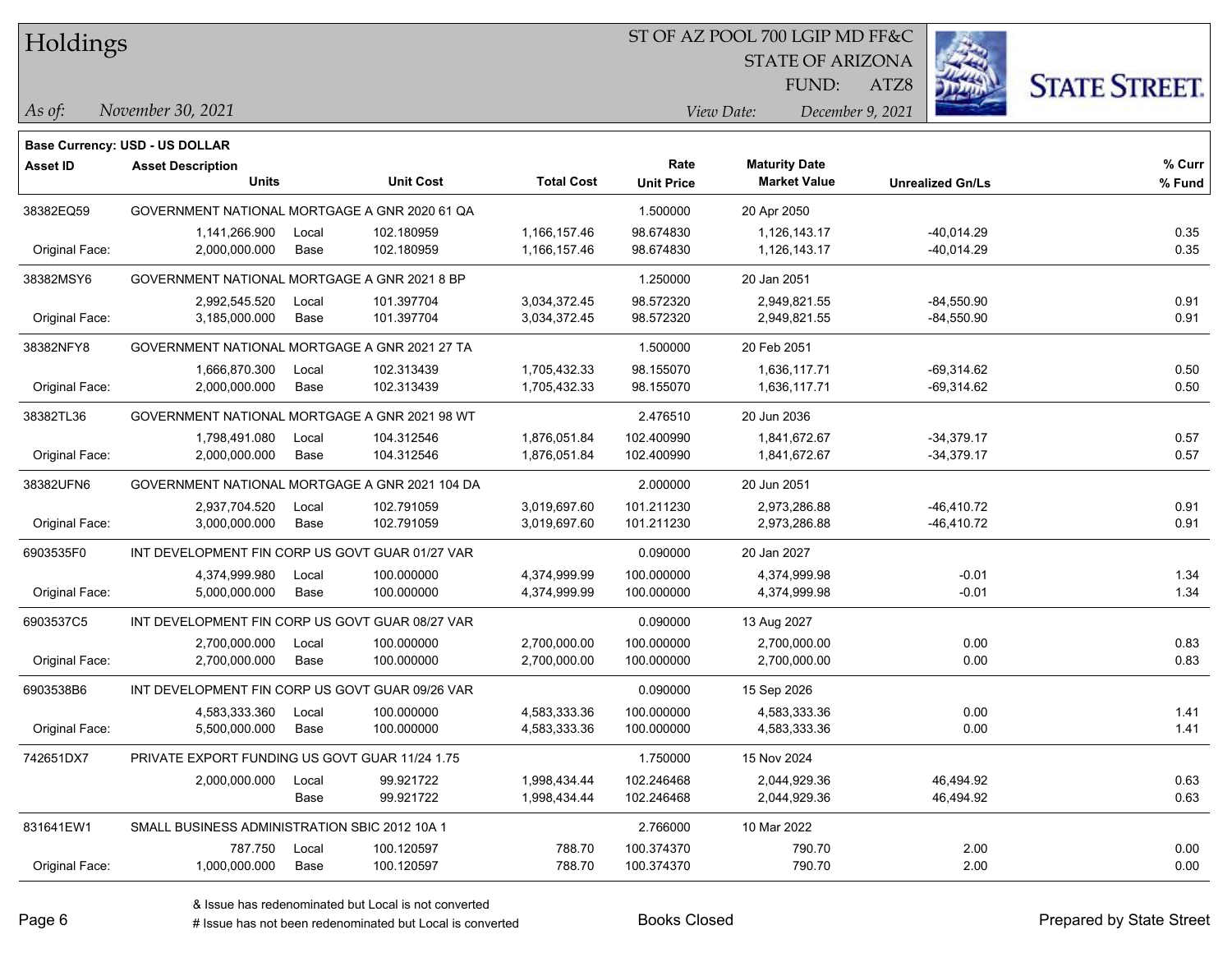| Holdings |
|----------|
|----------|

STATE OF ARIZONA

FUND:

ATZ8



*As of: View Date: December 9, 2021*

| As of: | November 30, 2021 |  |
|--------|-------------------|--|
|        |                   |  |

|                 | <b>Base Currency: USD - US DOLLAR</b>               |               |                          |                              |                           |                                             |                              |                  |
|-----------------|-----------------------------------------------------|---------------|--------------------------|------------------------------|---------------------------|---------------------------------------------|------------------------------|------------------|
| <b>Asset ID</b> | <b>Asset Description</b><br><b>Units</b>            |               | <b>Unit Cost</b>         | <b>Total Cost</b>            | Rate<br><b>Unit Price</b> | <b>Maturity Date</b><br><b>Market Value</b> | <b>Unrealized Gn/Ls</b>      | % Curr<br>% Fund |
| 90376PBT7       | INT DEVELOPMENT FIN CORP US GOVT GUAR 01/25 0.00000 |               |                          |                              |                           | 24 Jan 2025                                 |                              |                  |
|                 | 3,000,000.000                                       | Local<br>Base | 100.781940<br>100.781940 | 3,023,458.19<br>3,023,458.19 | 99.490950<br>99.490950    | 2,984,728.50<br>2,984,728.50                | -38,729.69<br>-38,729.69     | 0.92<br>0.92     |
| 90376PBY6       | INT DEVELOPMENT FIN CORP US GOVT GUAR 07/27 0.00000 |               |                          |                              | 0.010000                  | 17 Jul 2025                                 |                              |                  |
|                 | 3,900,000.000                                       | Local<br>Base | 100.792237<br>100.792237 | 3,930,897.25<br>3,930,897.25 | 99.756940<br>99.756940    | 3,890,520.66<br>3,890,520.66                | -40,376.59<br>-40,376.59     | 1.20<br>1.20     |
| 90376PCK5       | INT DEVELOPMENT FIN CORP GOVT GUARANT 01/24 0.00000 |               |                          |                              | 0.010000                  | 17 Jan 2024                                 |                              |                  |
|                 | 2,000,000.000                                       | Local<br>Base | 100.435577<br>100.435577 | 2,008,711.54<br>2,008,711.54 | 99.666100<br>99.666100    | 1,993,322.00<br>1,993,322.00                | $-15,389.54$<br>$-15,389.54$ | 0.61<br>0.61     |
| 90376PCW9       | INT DEVELOPMENT FIN CORP US GOVT GUAR 04/26 0.00000 |               |                          |                              |                           | 09 Apr 2026                                 |                              |                  |
|                 | 2,900,000.000                                       | Local<br>Base | 100.109982<br>100.109982 | 2,903,189.49<br>2,903,189.49 | 100.050500<br>100.050500  | 2,901,464.50<br>2,901,464.50                | $-1,724.99$<br>$-1,724.99$   | 0.89<br>0.89     |
| 90376PCX7       | INT DEVELOPMENT FIN CORP US GOVT GUAR 04/26 0.00000 |               |                          |                              |                           | 09 Apr 2026                                 |                              |                  |
|                 | 5,000,000.000                                       | Local<br>Base | 100.246410<br>100.246410 | 5,012,320.49<br>5,012,320.49 | 100.069000<br>100.069000  | 5,003,450.00<br>5,003,450.00                | $-8,870.49$<br>$-8,870.49$   | 1.54<br>1.54     |
| 90376PDB4       | INT DEVELOPMENT FIN CORP US GOVT GUAR 08/27 VAR     |               |                          |                              | 0.090000                  | 13 Aug 2027                                 |                              |                  |
| Original Face:  | 4,000,000.000<br>4,000,000.000                      | Local<br>Base | 100.000000<br>100.000000 | 4,000,000.00<br>4,000,000.00 | 100.000000<br>100.000000  | 4,000,000.00<br>4,000,000.00                | 0.00<br>0.00                 | 1.23<br>1.23     |
| 90376PDJ7       | INT DEVELOPMENT FIN CORP US GOVT GUAR 06/25 0.00000 |               |                          |                              | 0.010000                  | 21 Jun 2025                                 |                              |                  |
|                 | 2,000,000.000                                       | Local<br>Base | 100.398819<br>100.398819 | 2,007,976.38<br>2,007,976.38 | 98.781137<br>98.781137    | 1,975,622.74<br>1,975,622.74                | $-32,353.64$<br>$-32,353.64$ | 0.61<br>0.61     |
| 90376PDL2       | INT DEVELOPMENT FIN CORP US GOVT GUAR 07/23 0.00000 |               |                          |                              |                           | 17 Jul 2023                                 |                              |                  |
|                 | 4,000,000.000                                       | Local<br>Base | 100.135728<br>100.135728 | 4,005,429.11<br>4,005,429.11 | 99.451067<br>99.451067    | 3,978,042.68<br>3,978,042.68                | $-27,386.43$<br>$-27,386.43$ | 1.22<br>1.22     |
| 90376PDM0       | INT DEVELOPMENT FIN CORP US GOVT GUAR 01/25 0.00000 |               |                          |                              |                           | 17 Jan 2025                                 |                              |                  |
|                 | 2,800,000.000                                       | Local<br>Base | 100.289801<br>100.289801 | 2,808,114.43<br>2,808,114.43 | 99.066049<br>99.066049    | 2,773,849.37<br>2,773,849.37                | $-34,265.06$<br>$-34,265.06$ | 0.85<br>0.85     |
| 90376PDN8       | INT DEVELOPMENT FIN CORP US GOVT GUAR 01/26 0.00000 |               |                          |                              |                           | 17 Jan 2026                                 |                              |                  |
|                 | 3,000,000.000                                       | Local<br>Base | 100.366840<br>100.366840 | 3,011,005.19<br>3,011,005.19 | 98.558156<br>98.558156    | 2,956,744.68<br>2,956,744.68                | $-54,260.51$<br>-54,260.51   | 0.91<br>0.91     |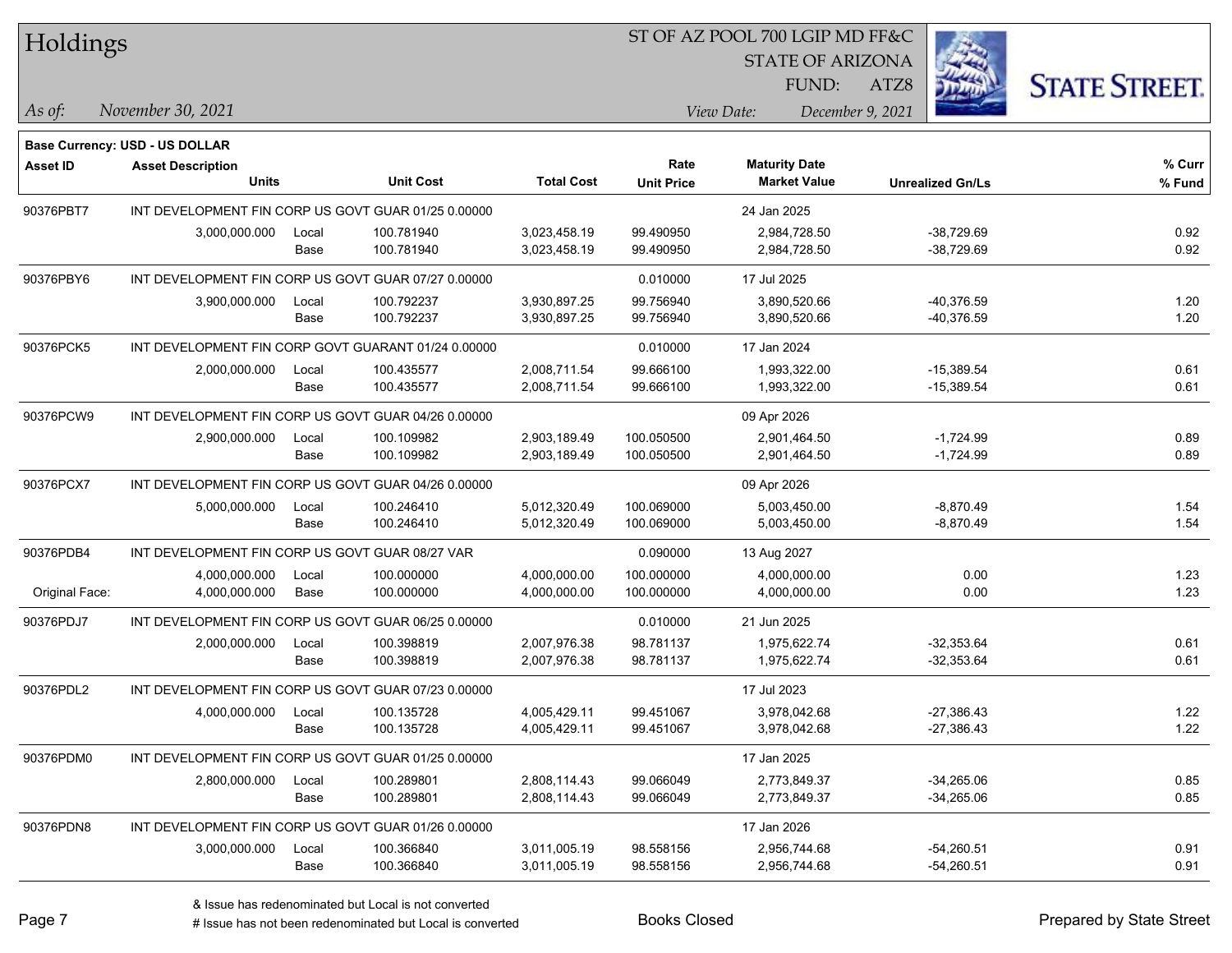| Holdings        |                                                     |       |                                                     |                   |                   | ST OF AZ POOL 700 LGIP MD FF&C |                         |                         |                      |
|-----------------|-----------------------------------------------------|-------|-----------------------------------------------------|-------------------|-------------------|--------------------------------|-------------------------|-------------------------|----------------------|
|                 |                                                     |       |                                                     |                   |                   |                                | <b>STATE OF ARIZONA</b> |                         |                      |
|                 |                                                     |       |                                                     |                   |                   |                                | FUND:<br>ATZ8           |                         | <b>STATE STREET.</b> |
| As of:          | November 30, 2021                                   |       |                                                     |                   |                   | View Date:                     | December 9, 2021        |                         |                      |
|                 | <b>Base Currency: USD - US DOLLAR</b>               |       |                                                     |                   |                   |                                |                         |                         |                      |
| <b>Asset ID</b> | <b>Asset Description</b>                            |       |                                                     |                   | Rate              | <b>Maturity Date</b>           |                         |                         | % Curr               |
|                 | <b>Units</b>                                        |       | <b>Unit Cost</b>                                    | <b>Total Cost</b> | <b>Unit Price</b> | <b>Market Value</b>            |                         | <b>Unrealized Gn/Ls</b> | % Fund               |
| 90376PDS7       |                                                     |       | INT DEVELOPMENT FIN CORP US GOVT GUAR 07/22 0.00000 |                   | 0.010000          | 23 Jul 2022                    |                         |                         |                      |
|                 | 6,500,000.000                                       | Local | 100.053414                                          | 6,503,471.92      | 99.929329         | 6,495,406.39                   |                         | $-8,065.53$             | 2.00                 |
|                 |                                                     | Base  | 100.053414                                          | 6,503,471.92      | 99.929329         | 6,495,406.39                   |                         | $-8,065.53$             | 2.00                 |
| 90376PDV0       | INT DEVELOPMENT FIN CORP US GOVT GUAR 01/25 0.00000 |       |                                                     |                   | 0.010000          | 17 Jan 2025                    |                         |                         |                      |
|                 | 2,500,000.000                                       | Local | 100.253874                                          | 2,506,346.85      | 98.850914         | 2,471,272.85                   |                         | $-35,074.00$            | 0.76                 |
|                 |                                                     | Base  | 100.253874                                          | 2,506,346.85      | 98.850914         | 2,471,272.85                   |                         | $-35,074.00$            | 0.76                 |
| 90376PDW8       |                                                     |       | INT DEVELOPMENT FIN CORP US GOVT GUAR 08/23 0.00000 |                   | 0.010000          | 11 Aug 2023                    |                         |                         |                      |
|                 | 5,000,000.000                                       | Local | 100.097386                                          | 5,004,869.28      | 99.284689         | 4,964,234.45                   |                         | $-40,634.83$            | 1.53                 |
|                 |                                                     | Base  | 100.097386                                          | 5,004,869.28      | 99.284689         | 4,964,234.45                   |                         | $-40,634.83$            | 1.53                 |
| 9127965G0       | TREASURY BILL 12/21 0.00000                         |       |                                                     |                   | 0.010000          | 02 Dec 2021                    |                         |                         |                      |
|                 | 3,000,000.000                                       | Local | 99.999672                                           | 2,999,990.16      | 99.999921         | 2,999,997.63                   |                         | 7.47                    | 0.92                 |
|                 |                                                     | Base  | 99.999672                                           | 2,999,990.16      | 99.999921         | 2,999,997.63                   |                         | 7.47                    | 0.92                 |
| 912796A90       | TREASURY BILL 12/21 0.00000                         |       |                                                     |                   | 0.010000          | 30 Dec 2021                    |                         |                         |                      |
|                 | 3,000,000.000                                       | Local | 99.991300                                           | 2,999,739.00      | 99.992851         | 2,999,785.53                   |                         | 46.53                   | 0.92                 |
|                 |                                                     | Base  | 99.991300                                           | 2,999,739.00      | 99.992851         | 2,999,785.53                   |                         | 46.53                   | 0.92                 |
| 912796C31       | TREASURY BILL 01/22 0.00000                         |       |                                                     |                   | 0.010000          | 27 Jan 2022                    |                         |                         |                      |
|                 | 3,000,000.000                                       | Local | 99.984563                                           | 2,999,536.88      | 99.992875         | 2,999,786.25                   |                         | 249.37                  | 0.92                 |
|                 |                                                     | Base  | 99.984563                                           | 2,999,536.88      | 99.992875         | 2,999,786.25                   |                         | 249.37                  | 0.92                 |
| 912796M89       | TREASURY BILL 10/22 0.00000                         |       |                                                     |                   | 0.010000          | 06 Oct 2022                    |                         |                         |                      |
|                 | 5,000,000.000                                       | Local | 99.928759                                           | 4,996,437.93      | 99.839062         | 4,991,953.10                   |                         | $-4,484.83$             | 1.53                 |
|                 |                                                     | Base  | 99.928759                                           | 4,996,437.93      | 99.839062         | 4,991,953.10                   |                         | $-4,484.83$             | 1.53                 |
| 912796P52       | TREASURY BILL 12/21 0.00000                         |       |                                                     |                   |                   | 07 Dec 2021                    |                         |                         |                      |
|                 | 5,000,000.000 Local                                 |       | 99.998567                                           | 4,999,928.33      | 99.999806         | 4,999,990.30                   |                         | 61.97                   | 1.54                 |
|                 |                                                     | Base  | 99.998567                                           | 4,999,928.33      | 99.999806         | 4,999,990.30                   |                         | 61.97                   | 1.54                 |
| 912796P78       | TREASURY BILL 12/21 0.00000                         |       |                                                     |                   |                   | 21 Dec 2021                    |                         |                         |                      |
|                 | 5,000,000.000                                       | Local | 99.994833                                           | 4,999,741.66      | 99.995694         | 4,999,784.70                   |                         | 43.04                   | 1.54                 |
|                 |                                                     | Base  | 99.994833                                           | 4,999,741.66      | 99.995694         | 4,999,784.70                   |                         | 43.04                   | 1.54                 |
| 912796P86       | TREASURY BILL 12/21 0.00000                         |       |                                                     |                   |                   | 28 Dec 2021                    |                         |                         |                      |
|                 | 5,000,000.000                                       | Local | 99.993850                                           | 4,999,692.50      | 99.993175         | 4,999,658.75                   |                         | $-33.75$                | 1.54                 |
|                 |                                                     | Base  | 99.993850                                           | 4,999,692.50      | 99.993175         | 4,999,658.75                   |                         | $-33.75$                | 1.54                 |

 $\overline{\phantom{0}}$ 

 $\overline{\phantom{a}}$ 

 $\overline{\phantom{0}}$ 

 $\overline{\phantom{a}}$ 

 $\overline{\phantom{a}}$ 

 $\overline{\phantom{0}}$ 

# Issue has not been redenominated but Local is converted Books Closed Prepared by State Street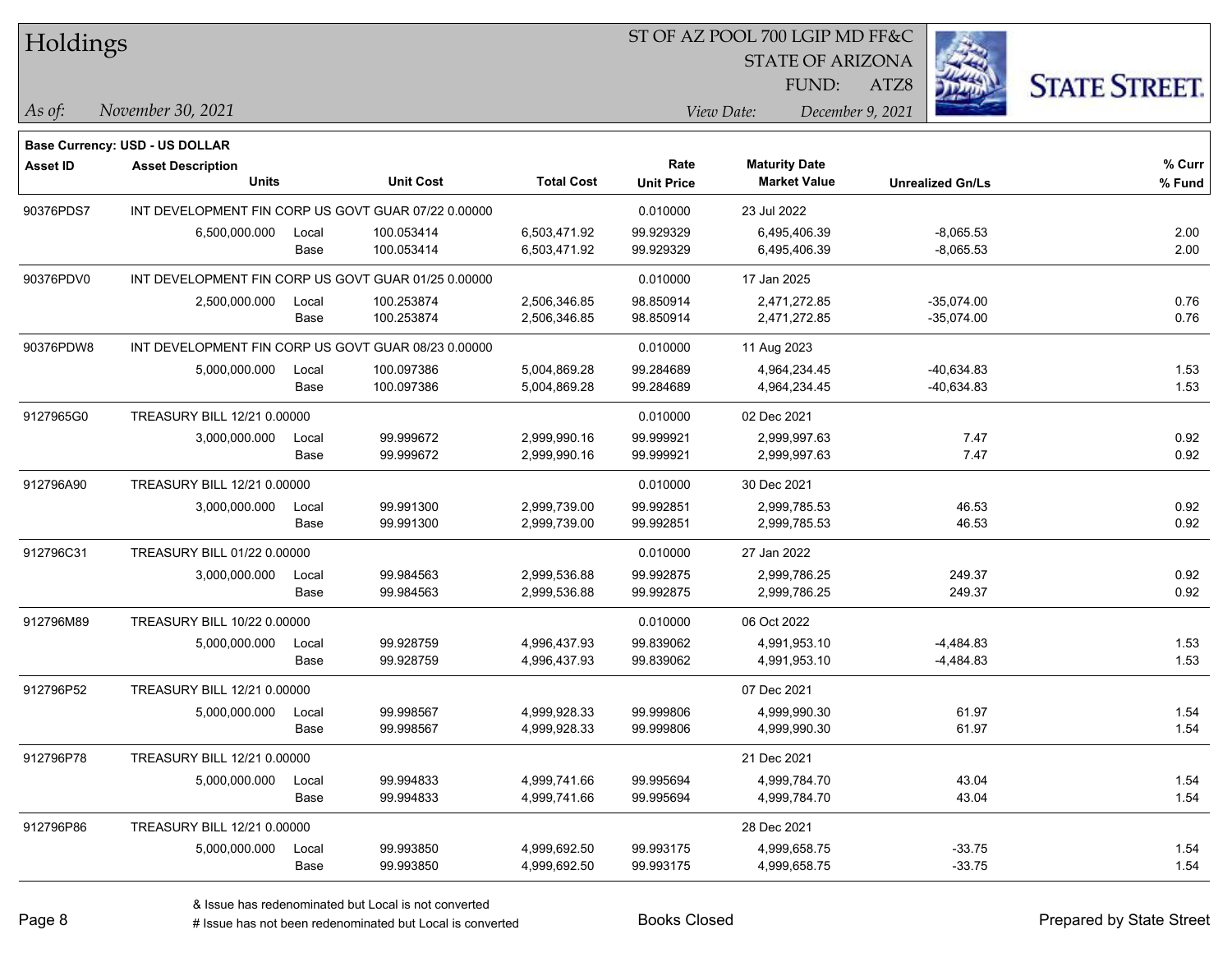| Holdings        |                                   |       |                  |                   |                   | ST OF AZ POOL 700 LGIP MD FF&C |                         |                      |
|-----------------|-----------------------------------|-------|------------------|-------------------|-------------------|--------------------------------|-------------------------|----------------------|
|                 |                                   |       |                  |                   |                   | <b>STATE OF ARIZONA</b>        |                         |                      |
|                 |                                   |       |                  |                   |                   | FUND:                          | ATZ8                    | <b>STATE STREET.</b> |
| As of:          | November 30, 2021                 |       |                  |                   |                   | View Date:<br>December 9, 2021 |                         |                      |
|                 | Base Currency: USD - US DOLLAR    |       |                  |                   |                   |                                |                         |                      |
| <b>Asset ID</b> | <b>Asset Description</b>          |       |                  |                   | Rate              | <b>Maturity Date</b>           |                         | % Curr               |
|                 | <b>Units</b>                      |       | <b>Unit Cost</b> | <b>Total Cost</b> | <b>Unit Price</b> | <b>Market Value</b>            | <b>Unrealized Gn/Ls</b> | % Fund               |
| 912796Y94       | CASH MGMT BILL 12/21 0.00000      |       |                  |                   |                   | 31 Dec 2021                    |                         |                      |
|                 | 5,000,000.000                     | Local | 99.987708        | 4,999,385.42      | 99.989178         | 4,999,458.90                   | 73.48                   | 1.54                 |
|                 |                                   | Base  | 99.987708        | 4,999,385.42      | 99.989178         | 4,999,458.90                   | 73.48                   | 1.54                 |
| 9128284L1       | <b>US TREASURY N/B 04/23 2.75</b> |       |                  |                   | 2.750000          | 30 Apr 2023                    |                         |                      |
|                 | 2,000,000.000                     | Local | 103.615765       | 2,072,315.30      | 103.351562        | 2,067,031.24                   | $-5,284.06$             | 0.64                 |
|                 |                                   | Base  | 103.615765       | 2,072,315.30      | 103.351562        | 2,067,031.24                   | $-5,284.06$             | 0.64                 |
| 9128286Z8       | US TREASURY N/B 06/24 1.75        |       |                  |                   | 1.750000          | 30 Jun 2024                    |                         |                      |
|                 | 2,000,000.000                     | Local | 103.381090       | 2,067,621.80      | 102.636719        | 2,052,734.38                   | $-14,887.42$            | 0.63                 |
|                 |                                   | Base  | 103.381090       | 2,067,621.80      | 102.636719        | 2,052,734.38                   | -14,887.42              | 0.63                 |
| 912828Q29       | US TREASURY N/B 03/23 1.5         |       |                  |                   | 1.500000          | 31 Mar 2023                    |                         |                      |
|                 | 2,000,000.000                     | Local | 101.781762       | 2,035,635.24      | 101.566406        | 2,031,328.12                   | $-4,307.12$             | 0.62                 |
|                 |                                   | Base  | 101.781762       | 2,035,635.24      | 101.566406        | 2,031,328.12                   | $-4,307.12$             | 0.62                 |
| 912828R69       | US TREASURY N/B 05/23 1.625       |       |                  |                   | 1.625000          | 31 May 2023                    |                         |                      |
|                 | 2,000,000.000                     | Local | 102.140912       | 2,042,818.24      | 101.855469        | 2,037,109.38                   | $-5,708.86$             | 0.63                 |
|                 |                                   | Base  | 102.140912       | 2,042,818.24      | 101.855469        | 2,037,109.38                   | $-5,708.86$             | 0.63                 |
| 912828S35       | US TREASURY N/B 06/23 1.375       |       |                  |                   | 1.375000          | 30 Jun 2023                    |                         |                      |
|                 | 3,000,000.000                     | Local | 101.929697       | 3,057,890.90      | 101.546875        | 3,046,406.25                   | $-11,484.65$            | 0.94                 |
|                 |                                   | Base  | 101.929697       | 3,057,890.90      | 101.546875        | 3,046,406.25                   | $-11,484.65$            | 0.94                 |
| 912828S92       | US TREASURY N/B 07/23 1.25        |       |                  |                   | 1.250000          | 31 Jul 2023                    |                         |                      |
|                 | 2,000,000.000                     | Local | 101.707188       | 2,034,143.75      | 101.382812        | 2,027,656.24                   | $-6,487.51$             | 0.62                 |
|                 |                                   | Base  | 101.707188       | 2,034,143.75      | 101.382812        | 2,027,656.24                   | $-6,487.51$             | 0.62                 |
| 912828YN4       | US TREASURY FRN 10/21 VAR         |       |                  |                   | 0.355008          | 31 Oct 2021                    |                         |                      |
|                 | 0.000                             | Local | 0.000000         | $-0.02$           | 0.000000          | 0.00                           | 0.02                    | 0.00                 |
|                 |                                   | Base  | 0.000000         | $-0.02$           | 0.000000          | 0.00                           | 0.02                    | 0.00                 |
| 912828YP9       | US TREASURY N/B 10/21 1.5         |       |                  |                   | 1.500000          | 31 Oct 2021                    |                         |                      |
|                 | 0.000                             | Local | 0.000000         | $-0.02$           | 0.000000          | 0.00                           | 0.02                    | 0.00                 |
|                 |                                   | Base  | 0.000000         | $-0.02$           | 0.000000          | 0.00                           | 0.02                    | 0.00                 |
| 912828YZ7       | US TREASURY N/B 12/21 1.625       |       |                  |                   | 1.625000          | 31 Dec 2021                    |                         |                      |
|                 | 5,000,000.000                     | Local | 100.120872       | 5,006,043.58      | 100.120968        | 5,006,048.40                   | 4.82                    | 1.54                 |
|                 |                                   | Base  | 100.120872       | 5,006,043.58      | 100.120968        | 5,006,048.40                   | 4.82                    | 1.54                 |

-

 $\overline{\phantom{0}}$ 

 $\overline{\phantom{a}}$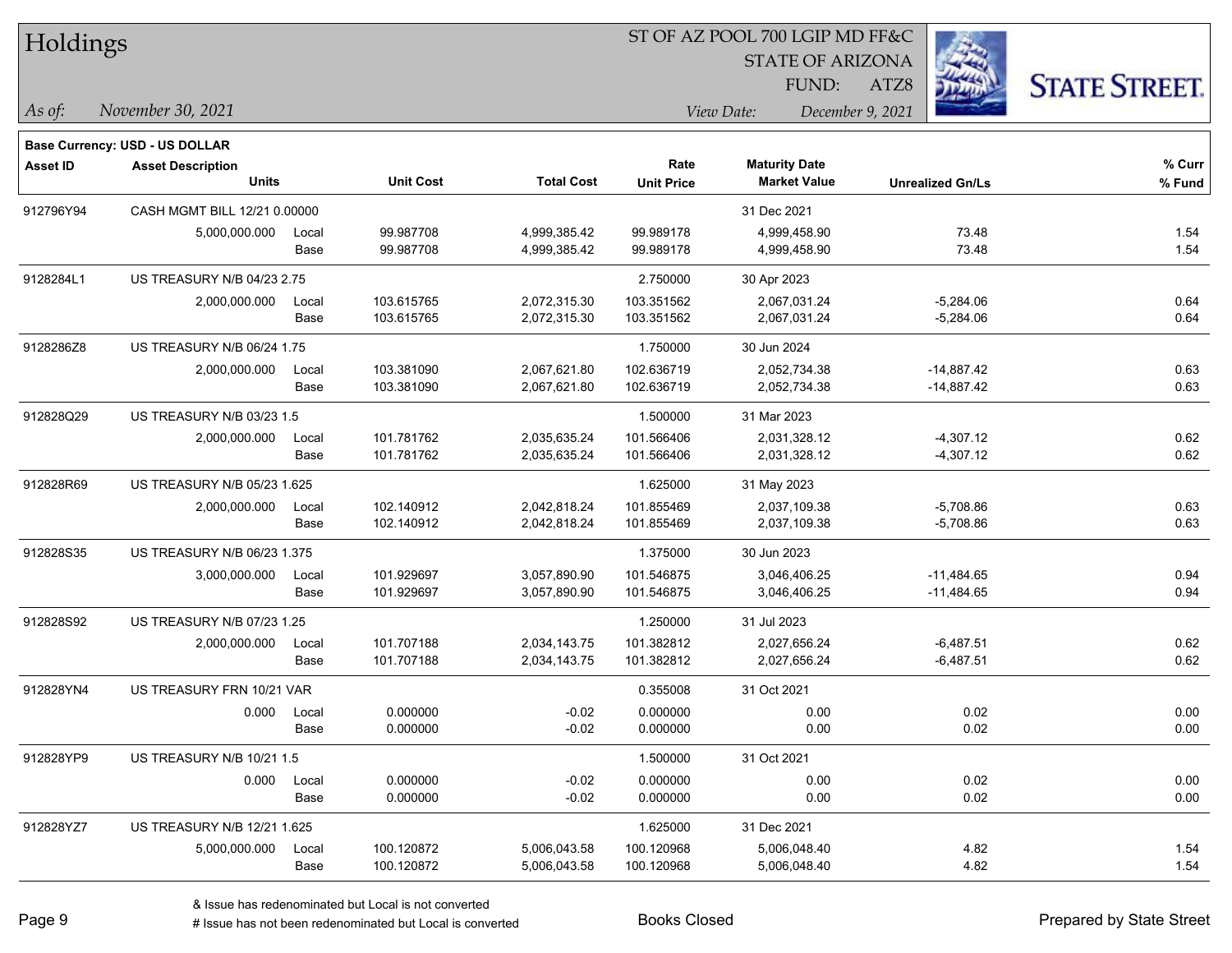| Holdings        |                                          |       |                  | ST OF AZ POOL 700 LGIP MD FF&C |                           |                                             |                         |                      |  |
|-----------------|------------------------------------------|-------|------------------|--------------------------------|---------------------------|---------------------------------------------|-------------------------|----------------------|--|
|                 |                                          |       |                  |                                |                           | <b>STATE OF ARIZONA</b>                     |                         |                      |  |
|                 |                                          |       |                  |                                |                           | FUND:                                       | ATZ8                    | <b>STATE STREET.</b> |  |
| As of:          | November 30, 2021                        |       |                  |                                |                           | View Date:<br>December 9, 2021              |                         |                      |  |
|                 |                                          |       |                  |                                |                           |                                             |                         |                      |  |
|                 | Base Currency: USD - US DOLLAR           |       |                  |                                |                           |                                             |                         |                      |  |
| <b>Asset ID</b> | <b>Asset Description</b><br><b>Units</b> |       | <b>Unit Cost</b> | <b>Total Cost</b>              | Rate<br><b>Unit Price</b> | <b>Maturity Date</b><br><b>Market Value</b> | <b>Unrealized Gn/Ls</b> | % Curr<br>% Fund     |  |
| 912828Z45       | US TREASURY FRN 01/22 VAR                |       |                  |                                | 0.204006                  | 31 Jan 2022                                 |                         |                      |  |
|                 | 2,000,000.000                            | Local | 99.998670        | 1,999,973.40                   | 100.025810                | 2,000,516.20                                | 542.80                  | 0.61                 |  |
|                 |                                          | Base  | 99.998670        | 1,999,973.40                   | 100.025810                | 2,000,516.20                                | 542.80                  | 0.61                 |  |
| 912828ZA1       | US TREASURY N/B 02/22 1.125              |       |                  |                                | 1.125000                  | 28 Feb 2022                                 |                         |                      |  |
|                 | 2,000,000.000                            | Local | 100.239851       | 2,004,797.02                   | 100.261509                | 2,005,230.18                                | 433.16                  | 0.62                 |  |
|                 |                                          | Base  | 100.239851       | 2,004,797.02                   | 100.261509                | 2,005,230.18                                | 433.16                  | 0.62                 |  |
| 912828ZG8       | US TREASURY N/B 03/22 0.375              |       |                  |                                | 0.375000                  | 31 Mar 2022                                 |                         |                      |  |
|                 | 4,000,000.000                            | Local | 100.078629       | 4,003,145.16                   | 100.099851                | 4,003,994.04                                | 848.88                  | 1.23                 |  |
|                 |                                          | Base  | 100.078629       | 4,003,145.16                   | 100.099851                | 4,003,994.04                                | 848.88                  | 1.23                 |  |
| 912828ZK9       | US TREASURY FRN 04/22 VAR                |       |                  |                                | 0.164006                  | 30 Apr 2022                                 |                         |                      |  |
|                 | 3,000,000.000                            | Local | 100.009982       | 3,000,299.47                   | 100.048295                | 3,001,448.85                                | 1,149.38                | 0.92                 |  |
|                 |                                          | Base  | 100.009982       | 3,000,299.47                   | 100.048295                | 3,001,448.85                                | 1,149.38                | 0.92                 |  |
| 912828ZL7       | US TREASURY N/B 04/25 0.375              |       |                  |                                | 0.375000                  | 30 Apr 2025                                 |                         |                      |  |
|                 | 2,000,000.000                            | Local | 99.885702        | 1,997,714.04                   | 98.121094                 | 1,962,421.88                                | $-35,292.16$            | 0.60                 |  |
|                 |                                          | Base  | 99.885702        | 1,997,714.04                   | 98.121094                 | 1,962,421.88                                | $-35,292.16$            | 0.60                 |  |
| 912828ZR4       | US TREASURY N/B 05/22 0.125              |       |                  |                                | 0.125000                  | 31 May 2022                                 |                         |                      |  |
|                 | 2,000,000.000                            | Local | 99.988777        | 1,999,775.54                   | 100.008449                | 2,000,168.98                                | 393.44                  | 0.61                 |  |
|                 |                                          | Base  | 99.988777        | 1,999,775.54                   | 100.008449                | 2,000,168.98                                | 393.44                  | 0.61                 |  |
| 912828ZT0       | US TREASURY N/B 05/25 0.25               |       |                  |                                | 0.250000                  | 31 May 2025                                 |                         |                      |  |
|                 | 2,000,000.000                            | Local | 99.444359        | 1,988,887.18                   | 97.570312                 | 1,951,406.24                                | $-37,480.94$            | 0.60                 |  |
|                 |                                          | Base  | 99.444359        | 1,988,887.18                   | 97.570312                 | 1,951,406.24                                | $-37,480.94$            | 0.60                 |  |
| 912828ZU7       | US TREASURY N/B 06/23 0.25               |       |                  |                                | 0.250000                  | 15 Jun 2023                                 |                         |                      |  |
|                 | 2,000,000.000                            | Local | 100.057852       | 2,001,157.03                   | 99.785156                 | 1,995,703.12                                | $-5,453.91$             | 0.61                 |  |
|                 |                                          | Base  | 100.057852       | 2,001,157.03                   | 99.785156                 | 1,995,703.12                                | $-5,453.91$             | 0.61                 |  |
| 912828ZW3       | US TREASURY N/B 06/25 0.25               |       |                  |                                | 0.250000                  | 30 Jun 2025                                 |                         |                      |  |
|                 | 2,000,000.000                            | Local | 99.812193        | 1,996,243.86                   | 97.480469                 | 1,949,609.38                                | $-46,634.48$            | 0.60                 |  |
|                 |                                          | Base  | 99.812193        | 1,996,243.86                   | 97.480469                 | 1,949,609.38                                | $-46,634.48$            | 0.60                 |  |
| 912828ZX1       | US TREASURY N/B 06/22 0.125              |       |                  |                                | 0.125000                  | 30 Jun 2022                                 |                         |                      |  |
|                 | 5,000,000.000                            | Local | 99.985264        | 4,999,263.20                   | 100.007812                | 5,000,390.60                                | 1,127.40                | 1.54                 |  |
|                 |                                          | Base  | 99.985264        | 4,999,263.20                   | 100.007812                | 5,000,390.60                                | 1,127.40                | 1.54                 |  |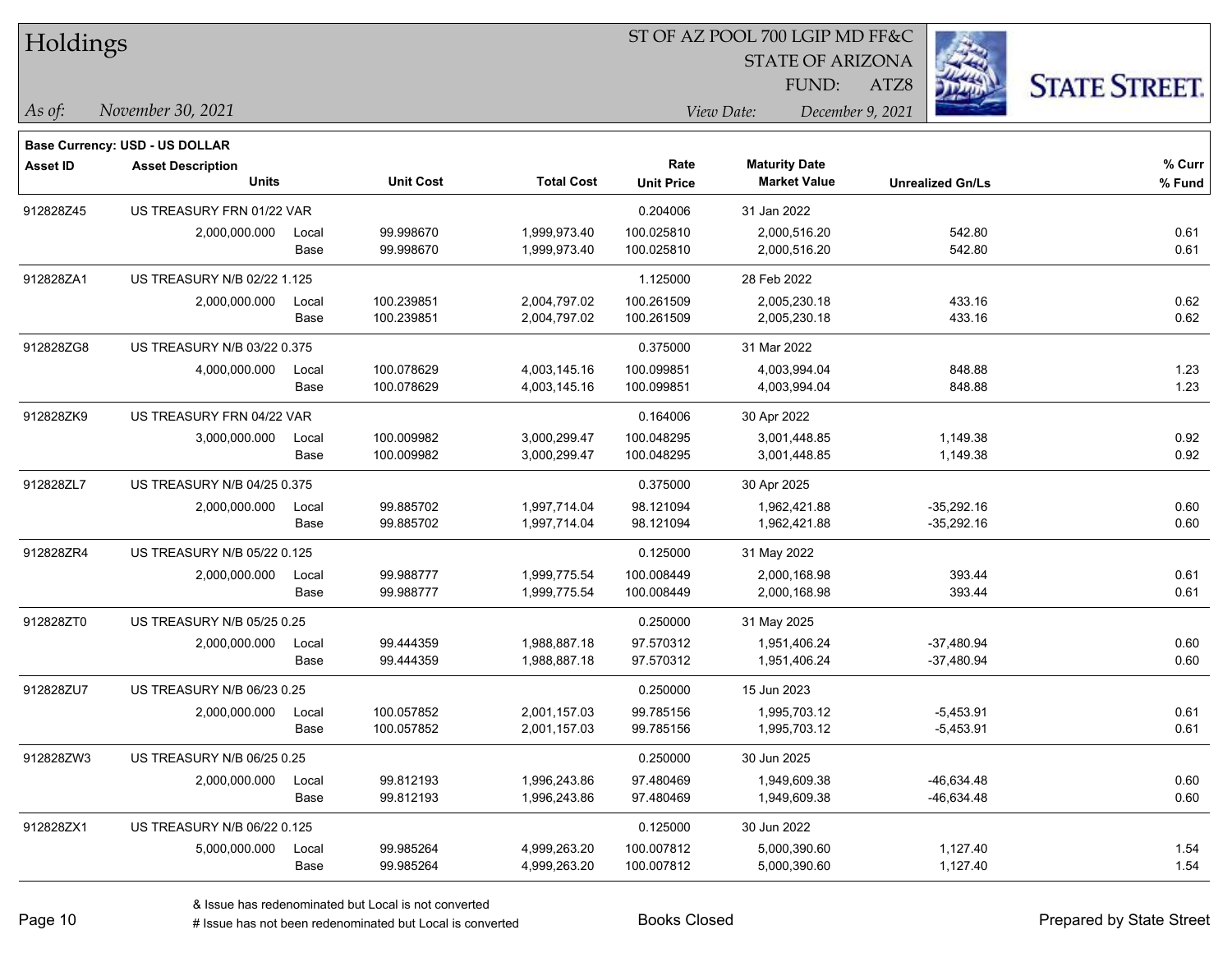| Holdings        |                                |       |                  |                   | ST OF AZ POOL 700 LGIP MD FF&C |                         |                         |                      |
|-----------------|--------------------------------|-------|------------------|-------------------|--------------------------------|-------------------------|-------------------------|----------------------|
|                 |                                |       |                  |                   |                                | <b>STATE OF ARIZONA</b> |                         |                      |
|                 |                                |       |                  |                   |                                | FUND:                   | ATZ8                    | <b>STATE STREET.</b> |
| $\vert$ As of:  | November 30, 2021              |       |                  |                   |                                | View Date:              | December 9, 2021        |                      |
|                 | Base Currency: USD - US DOLLAR |       |                  |                   |                                |                         |                         |                      |
| <b>Asset ID</b> | <b>Asset Description</b>       |       |                  |                   | Rate                           | <b>Maturity Date</b>    |                         | % Curr               |
|                 | <b>Units</b>                   |       | <b>Unit Cost</b> | <b>Total Cost</b> | <b>Unit Price</b>              | <b>Market Value</b>     | <b>Unrealized Gn/Ls</b> | % Fund               |
| 91282CAA9       | US TREASURY FRN 07/22 VAR      |       |                  |                   | 0.105006                       | 31 Jul 2022             |                         |                      |
|                 | 5,000,000.000                  | Local | 99.995303        | 4,999,765.13      | 100.027363                     | 5,001,368.15            | 1,603.02                | 1.54                 |
|                 |                                | Base  | 99.995303        | 4,999,765.13      | 100.027363                     | 5,001,368.15            | 1,603.02                | 1.54                 |
| 91282CAF8       | US TREASURY N/B 08/23 0.125    |       |                  |                   | 0.125000                       | 15 Aug 2023             |                         |                      |
|                 | 2,000,000.000                  | Local | 99.840263        | 1,996,805.26      | 99.472656                      | 1,989,453.12            | $-7,352.14$             | 0.61                 |
|                 |                                | Base  | 99.840263        | 1,996,805.26      | 99.472656                      | 1,989,453.12            | $-7,352.14$             | 0.61                 |
| 91282CAG6       | US TREASURY N/B 08/22 0.125    |       |                  |                   | 0.125000                       | 31 Aug 2022             |                         |                      |
|                 | 7,000,000.000                  | Local | 99.983932        | 6,998,875.21      | 99.984375                      | 6,998,906.25            | 31.04                   | 2.15                 |
|                 |                                | Base  | 99.983932        | 6,998,875.21      | 99.984375                      | 6,998,906.25            | 31.04                   | 2.15                 |
| 91282CAJ0       | US TREASURY N/B 08/25 0.25     |       |                  |                   | 0.250000                       | 31 Aug 2025             |                         |                      |
|                 | 2,000,000.000                  | Local | 99.439334        | 1,988,786.68      | 97.199219                      | 1,943,984.38            | -44,802.30              | 0.60                 |
|                 |                                | Base  | 99.439334        | 1,988,786.68      | 97.199219                      | 1,943,984.38            | $-44,802.30$            | 0.60                 |
| 91282CAK7       | US TREASURY N/B 09/23 0.125    |       |                  |                   | 0.125000                       | 15 Sep 2023             |                         |                      |
|                 | 2,000,000.000                  | Local | 99.795051        | 1,995,901.02      | 99.406250                      | 1,988,125.00            | $-7,776.02$             | 0.61                 |
|                 |                                | Base  | 99.795051        | 1,995,901.02      | 99.406250                      | 1,988,125.00            | $-7,776.02$             | 0.61                 |
| 91282CAM3       | US TREASURY N/B 09/25 0.25     |       |                  |                   | 0.250000                       | 30 Sep 2025             |                         |                      |
|                 | 2,000,000.000                  | Local | 99.810833        | 1,996,216.65      | 97.156250                      | 1,943,125.00            | $-53,091.65$            | 0.60                 |
|                 |                                | Base  | 99.810833        | 1,996,216.65      | 97.156250                      | 1,943,125.00            | $-53,091.65$            | 0.60                 |
| 91282CAN1       | US TREASURY N/B 09/22 0.125    |       |                  |                   | 0.125000                       | 30 Sep 2022             |                         |                      |
|                 | 5,000,000.000                  | Local | 99.984599        | 4,999,229.95      | 99.945312                      | 4,997,265.60            | $-1,964.35$             | 1.54                 |
|                 |                                | Base  | 99.984599        | 4,999,229.95      | 99.945312                      | 4,997,265.60            | $-1,964.35$             | 1.54                 |
| 91282CAP6       | US TREASURY N/B 10/23 0.125    |       |                  |                   | 0.125000                       | 15 Oct 2023             |                         |                      |
|                 | 2,000,000.000                  | Local | 99.824790        | 1,996,495.80      | 99.324219                      | 1,986,484.38            | $-10,011.42$            | 0.61                 |
|                 |                                | Base  | 99.824790        | 1,996,495.80      | 99.324219                      | 1,986,484.38            | $-10,011.42$            | 0.61                 |
| 91282CAR2       | US TREASURY N/B 10/22 0.125    |       |                  |                   | 0.125000                       | 31 Oct 2022             |                         |                      |
|                 | 2,000,000.000                  | Local | 99.997778        | 1,999,955.55      | 99.917969                      | 1,998,359.38            | $-1,596.17$             | 0.61                 |
|                 |                                | Base  | 99.997778        | 1,999,955.55      | 99.917969                      | 1,998,359.38            | $-1,596.17$             | 0.61                 |
| 91282CAS0       | US TREASURY FRN 10/22 VAR      |       |                  |                   | 0.105006                       | 31 Oct 2022             |                         |                      |
|                 | 3,000,000.000                  | Local | 99.994443        | 2,999,833.30      | 100.044709                     | 3,001,341.27            | 1,507.97                | 0.92                 |
|                 |                                | Base  | 99.994443        | 2,999,833.30      | 100.044709                     | 3,001,341.27            | 1,507.97                | 0.92                 |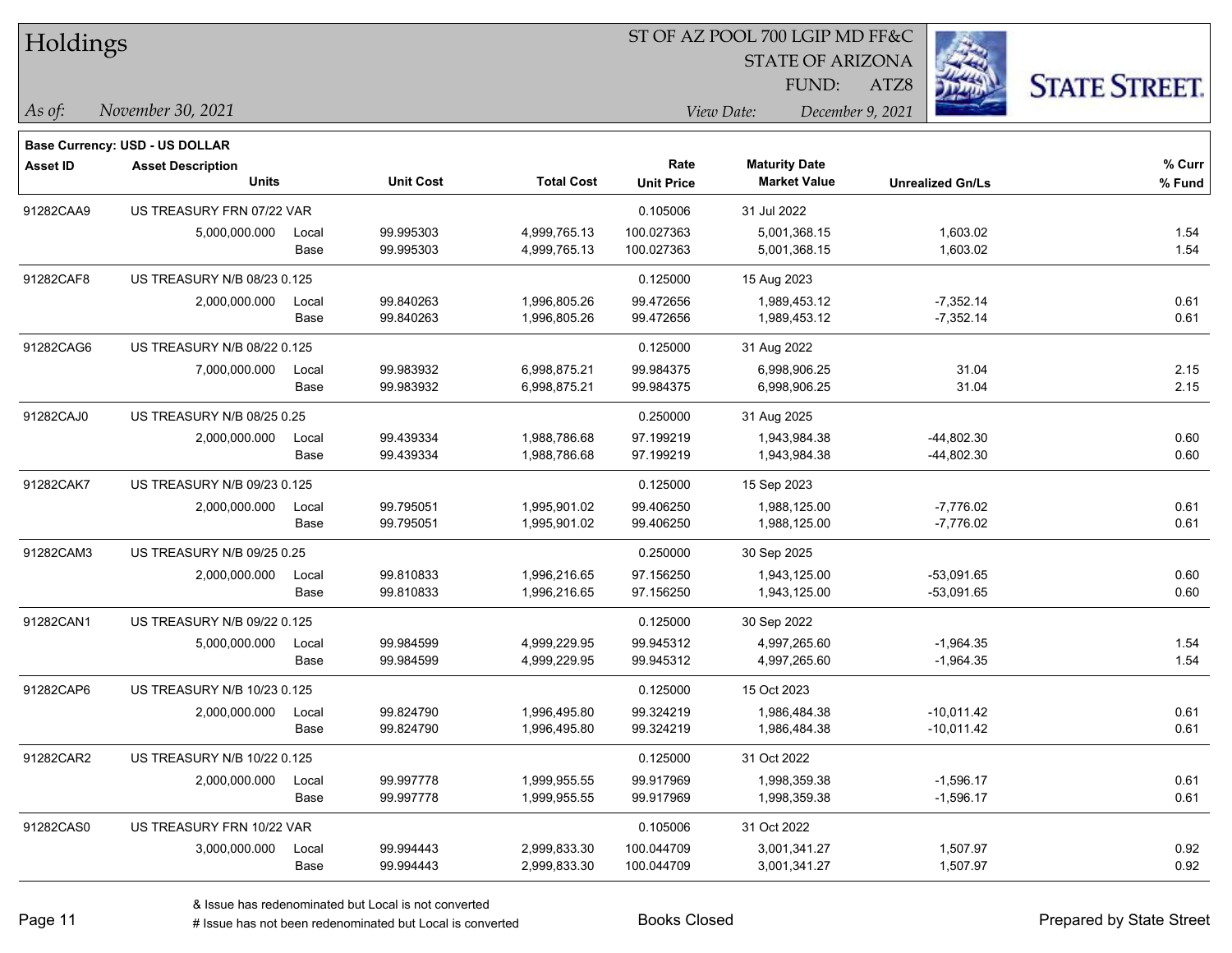| Holdings        |                                                            |       |                  |                   | ST OF AZ POOL 700 LGIP MD FF&C |                         |                         |                      |  |  |
|-----------------|------------------------------------------------------------|-------|------------------|-------------------|--------------------------------|-------------------------|-------------------------|----------------------|--|--|
|                 |                                                            |       |                  |                   |                                | <b>STATE OF ARIZONA</b> |                         |                      |  |  |
|                 |                                                            |       |                  |                   |                                | FUND:                   | ATZ8                    | <b>STATE STREET.</b> |  |  |
| $\vert$ As of:  | November 30, 2021                                          |       |                  |                   | View Date:<br>December 9, 2021 |                         |                         |                      |  |  |
|                 |                                                            |       |                  |                   |                                |                         |                         |                      |  |  |
| <b>Asset ID</b> | Base Currency: USD - US DOLLAR<br><b>Asset Description</b> |       |                  |                   | Rate                           | <b>Maturity Date</b>    |                         | % Curr               |  |  |
|                 | <b>Units</b>                                               |       | <b>Unit Cost</b> | <b>Total Cost</b> | <b>Unit Price</b>              | <b>Market Value</b>     | <b>Unrealized Gn/Ls</b> | % Fund               |  |  |
| 91282CAT8       | US TREASURY N/B 10/25 0.25                                 |       |                  |                   | 0.250000                       | 31 Oct 2025             |                         |                      |  |  |
|                 | 2,000,000.000                                              | Local | 99.215631        | 1,984,312.62      | 96.996094                      | 1,939,921.88            | $-44,390.74$            | 0.60                 |  |  |
|                 |                                                            | Base  | 99.215631        | 1,984,312.62      | 96.996094                      | 1,939,921.88            | $-44,390.74$            | 0.60                 |  |  |
| 91282CAW1       | US TREASURY N/B 11/23 0.25                                 |       |                  |                   | 0.250000                       | 15 Nov 2023             |                         |                      |  |  |
|                 | 2,000,000.000                                              | Local | 100.006817       | 2,000,136.33      | 99.476562                      | 1,989,531.24            | $-10,605.09$            | 0.61                 |  |  |
|                 |                                                            | Base  | 100.006817       | 2,000,136.33      | 99.476562                      | 1,989,531.24            | $-10,605.09$            | 0.61                 |  |  |
| 91282CAX9       | US TREASURY N/B 11/22 0.125                                |       |                  |                   | 0.125000                       | 30 Nov 2022             |                         |                      |  |  |
|                 | 10,000,000.000                                             | Local | 99.974039        | 9,997,403.92      | 99.890625                      | 9.989.062.50            | $-8,341.42$             | 3.07                 |  |  |
|                 |                                                            | Base  | 99.974039        | 9,997,403.92      | 99.890625                      | 9,989,062.50            | $-8,341.42$             | 3.07                 |  |  |
| 91282CAZ4       | US TREASURY N/B 11/25 0.375                                |       |                  |                   | 0.375000                       | 30 Nov 2025             |                         |                      |  |  |
|                 | 2,000,000.000                                              | Local | 99.803017        | 1,996,060.34      | 97.335938                      | 1,946,718.76            | $-49,341.58$            | 0.60                 |  |  |
|                 |                                                            | Base  | 99.803017        | 1,996,060.34      | 97.335938                      | 1,946,718.76            | -49,341.58              | 0.60                 |  |  |
| 91282CBA8       | US TREASURY N/B 12/23 0.125                                |       |                  |                   | 0.125000                       | 15 Dec 2023             |                         |                      |  |  |
|                 | 2,000,000.000                                              | Local | 99.829403        | 1,996,588.05      | 99.136719                      | 1,982,734.38            | $-13,853.67$            | 0.61                 |  |  |
|                 |                                                            | Base  | 99.829403        | 1,996,588.05      | 99.136719                      | 1,982,734.38            | $-13,853.67$            | 0.61                 |  |  |
| 91282CBC4       | US TREASURY N/B 12/25 0.375                                |       |                  |                   | 0.375000                       | 31 Dec 2025             |                         |                      |  |  |
|                 | 2,000,000.000                                              | Local | 99.618137        | 1,992,362.74      | 97.253906                      | 1,945,078.12            | -47,284.62              | 0.60                 |  |  |
|                 |                                                            | Base  | 99.618137        | 1,992,362.74      | 97.253906                      | 1,945,078.12            | $-47,284.62$            | 0.60                 |  |  |
| 91282CBD2       | US TREASURY N/B 12/22 0.125                                |       |                  |                   | 0.125000                       | 31 Dec 2022             |                         |                      |  |  |
|                 | 12,000,000.000                                             | Local | 99.980794        | 11,997,695.22     | 99.855469                      | 11,982,656.28           | $-15,038.94$            | 3.68                 |  |  |
|                 |                                                            | Base  | 99.980794        | 11,997,695.22     | 99.855469                      | 11,982,656.28           | $-15,038.94$            | 3.68                 |  |  |
| 91282CBE0       | US TREASURY N/B 01/24 0.125                                |       |                  |                   | 0.125000                       | 15 Jan 2024             |                         |                      |  |  |
|                 | 2,000,000.000                                              | Local | 99.775839        | 1,995,516.78      | 99.031250                      | 1,980,625.00            | $-14,891.78$            | 0.61                 |  |  |
|                 |                                                            | Base  | 99.775839        | 1,995,516.78      | 99.031250                      | 1,980,625.00            | $-14,891.78$            | 0.61                 |  |  |
| 91282CBG5       | US TREASURY N/B 01/23 0.125                                |       |                  |                   | 0.125000                       | 31 Jan 2023             |                         |                      |  |  |
|                 | 5,000,000.000                                              | Local | 99.931967        | 4,996,598.37      | 99.812500                      | 4,990,625.00            | $-5,973.37$             | 1.53                 |  |  |
|                 |                                                            | Base  | 99.931967        | 4,996,598.37      | 99.812500                      | 4,990,625.00            | $-5,973.37$             | 1.53                 |  |  |
| 91282CBH3       | US TREASURY N/B 01/26 0.375                                |       |                  |                   | 0.375000                       | 31 Jan 2026             |                         |                      |  |  |
|                 | 2,000,000.000                                              | Local | 99.666619        | 1,993,332.37      | 97.128906                      | 1,942,578.12            | $-50,754.25$            | 0.60                 |  |  |
|                 |                                                            | Base  | 99.666619        | 1,993,332.37      | 97.128906                      | 1,942,578.12            | $-50,754.25$            | 0.60                 |  |  |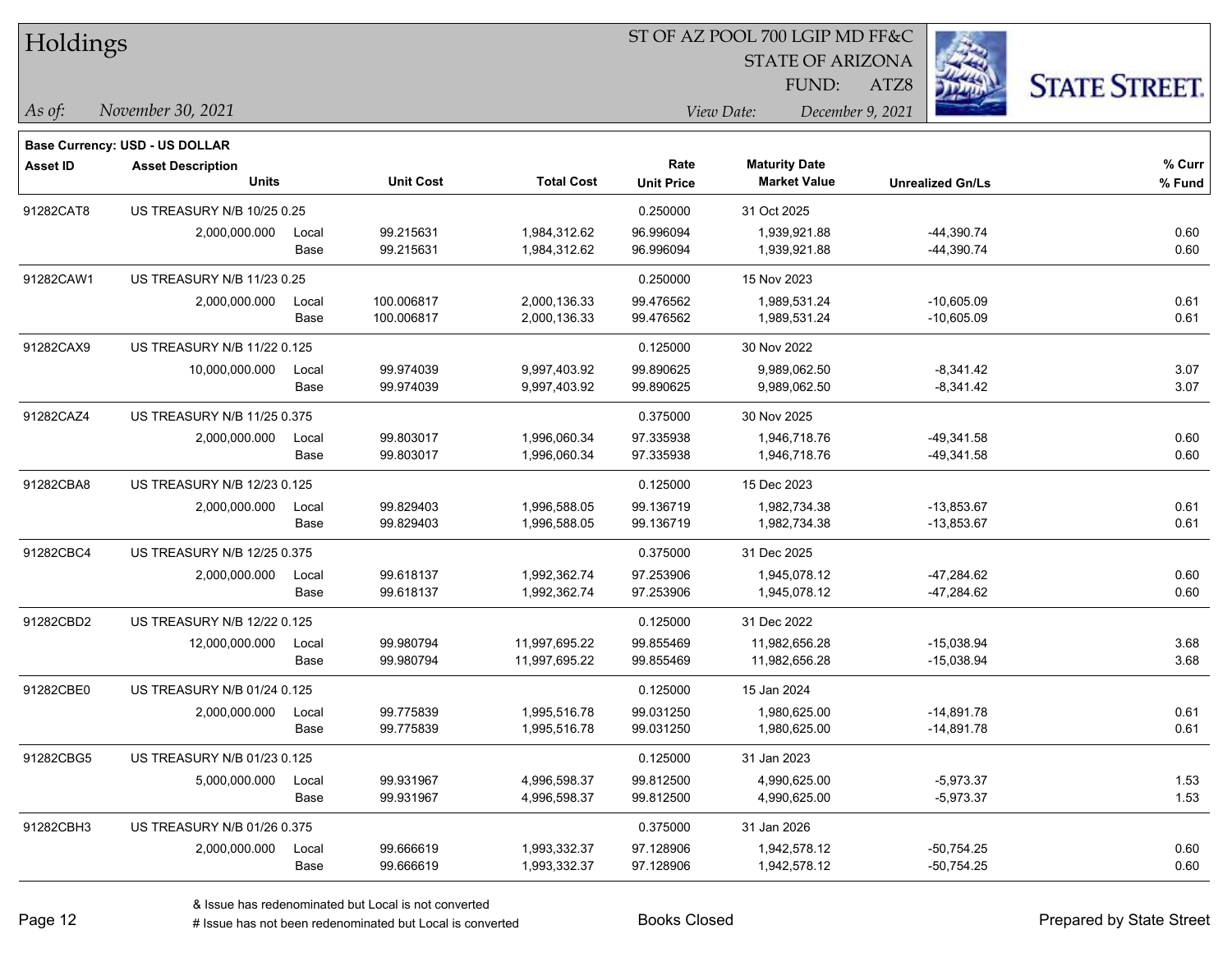| Holdings        |                                       |       |                  |                   | ST OF AZ POOL 700 LGIP MD FF&C |                                |                         |                      |  |
|-----------------|---------------------------------------|-------|------------------|-------------------|--------------------------------|--------------------------------|-------------------------|----------------------|--|
|                 |                                       |       |                  |                   |                                | <b>STATE OF ARIZONA</b>        |                         |                      |  |
|                 |                                       |       |                  |                   | FUND:                          |                                | ATZ8                    | <b>STATE STREET.</b> |  |
| As of:          | November 30, 2021                     |       |                  |                   |                                | View Date:<br>December 9, 2021 |                         |                      |  |
|                 | <b>Base Currency: USD - US DOLLAR</b> |       |                  |                   |                                |                                |                         |                      |  |
| <b>Asset ID</b> | <b>Asset Description</b>              |       |                  |                   | Rate                           | <b>Maturity Date</b>           |                         | % Curr               |  |
|                 | <b>Units</b>                          |       | <b>Unit Cost</b> | <b>Total Cost</b> | <b>Unit Price</b>              | <b>Market Value</b>            | <b>Unrealized Gn/Ls</b> | % Fund               |  |
| 91282CBK6       | US TREASURY FRN 01/23 VAR             |       |                  |                   | 0.099006                       | 31 Jan 2023                    |                         |                      |  |
|                 | 2,000,000.000                         | Local | 99.994092        | 1,999,881.84      | 100.019817                     | 2,000,396.34                   | 514.50                  | 0.61                 |  |
|                 |                                       | Base  | 99.994092        | 1,999,881.84      | 100.019817                     | 2,000,396.34                   | 514.50                  | 0.61                 |  |
| 91282CBM2       | US TREASURY N/B 02/24 0.125           |       |                  |                   | 0.125000                       | 15 Feb 2024                    |                         |                      |  |
|                 | 2,000,000.000                         | Local | 99.801243        | 1,996,024.85      | 98.964844                      | 1,979,296.88                   | $-16,727.97$            | 0.61                 |  |
|                 |                                       | Base  | 99.801243        | 1,996,024.85      | 98.964844                      | 1,979,296.88                   | $-16,727.97$            | 0.61                 |  |
| 91282CBN0       | US TREASURY N/B 02/23 0.125           |       |                  |                   | 0.125000                       | 28 Feb 2023                    |                         |                      |  |
|                 | 5,000,000.000                         | Local | 99.970029        | 4,998,501.45      | 99.769531                      | 4,988,476.55                   | $-10,024.90$            | 1.53                 |  |
|                 |                                       | Base  | 99.970029        | 4,998,501.45      | 99.769531                      | 4,988,476.55                   | $-10,024.90$            | 1.53                 |  |
| 91282CBQ3       | US TREASURY N/B 02/26 0.5             |       |                  |                   | 0.500000                       | 28 Feb 2026                    |                         |                      |  |
|                 | 2,000,000.000                         | Local | 99.659554        | 1,993,191.07      | 97.570312                      | 1,951,406.24                   | -41,784.83              | 0.60                 |  |
|                 |                                       | Base  | 99.659554        | 1,993,191.07      | 97.570312                      | 1,951,406.24                   | -41,784.83              | 0.60                 |  |
| 91282CBR1       | US TREASURY N/B 03/24 0.25            |       |                  |                   | 0.250000                       | 15 Mar 2024                    |                         |                      |  |
|                 | 2,000,000.000                         | Local | 99.776622        | 1,995,532.44      | 99.136719                      | 1,982,734.38                   | $-12,798.06$            | 0.61                 |  |
|                 |                                       | Base  | 99.776622        | 1,995,532.44      | 99.136719                      | 1,982,734.38                   | $-12,798.06$            | 0.61                 |  |
| 91282CBT7       | US TREASURY N/B 03/26 0.75            |       |                  |                   | 0.750000                       | 31 Mar 2026                    |                         |                      |  |
|                 | 2,000,000.000                         | Local | 99.262290        | 1,985,245.80      | 98.550781                      | 1,971,015.62                   | $-14,230.18$            | 0.61                 |  |
|                 |                                       | Base  | 99.262290        | 1,985,245.80      | 98.550781                      | 1,971,015.62                   | $-14,230.18$            | 0.61                 |  |
| 91282CBU4       | US TREASURY N/B 03/23 0.125           |       |                  |                   | 0.125000                       | 31 Mar 2023                    |                         |                      |  |
|                 | 3,000,000.000                         | Local | 99.949610        | 2,998,488.29      | 99.710938                      | 2,991,328.14                   | $-7,160.15$             | 0.92                 |  |
|                 |                                       | Base  | 99.949610        | 2,998,488.29      | 99.710938                      | 2,991,328.14                   | $-7,160.15$             | 0.92                 |  |
| 91282CBX8       | US TREASURY N/B 04/23 0.125           |       |                  |                   | 0.125000                       | 30 Apr 2023                    |                         |                      |  |
|                 | 4,000,000.000                         | Local | 99.901349        | 3,996,053.94      | 99.664062                      | 3,986,562.48                   | $-9,491.46$             | 1.23                 |  |
|                 |                                       | Base  | 99.901349        | 3,996,053.94      | 99.664062                      | 3,986,562.48                   | $-9,491.46$             | 1.23                 |  |
| 91282CCD1       | US TREASURY N/B 05/23 0.125           |       |                  |                   | 0.125000                       | 31 May 2023                    |                         |                      |  |
|                 | 3,000,000.000                         | Local | 99.967773        | 2,999,033.20      | 99.609375                      | 2,988,281.25                   | $-10,751.95$            | 0.92                 |  |
|                 |                                       | Base  | 99.967773        | 2,999,033.20      | 99.609375                      | 2,988,281.25                   | $-10,751.95$            | 0.92                 |  |
| 91282CCU3       | US TREASURY N/B 08/23 0.125           |       |                  |                   | 0.125000                       | 31 Aug 2023                    |                         |                      |  |
|                 | 2,000,000.000                         | Local | 99.849309        | 1,996,986.17      | 99.441406                      | 1,988,828.12                   | $-8,158.05$             | 0.61                 |  |
|                 |                                       | Base  | 99.849309        | 1,996,986.17      | 99.441406                      | 1,988,828.12                   | $-8,158.05$             | 0.61                 |  |

 $\overline{\phantom{0}}$ 

 $\overline{\phantom{a}}$ 

 $\overline{\phantom{0}}$ 

 $\overline{\phantom{0}}$ 

 $\overline{\phantom{0}}$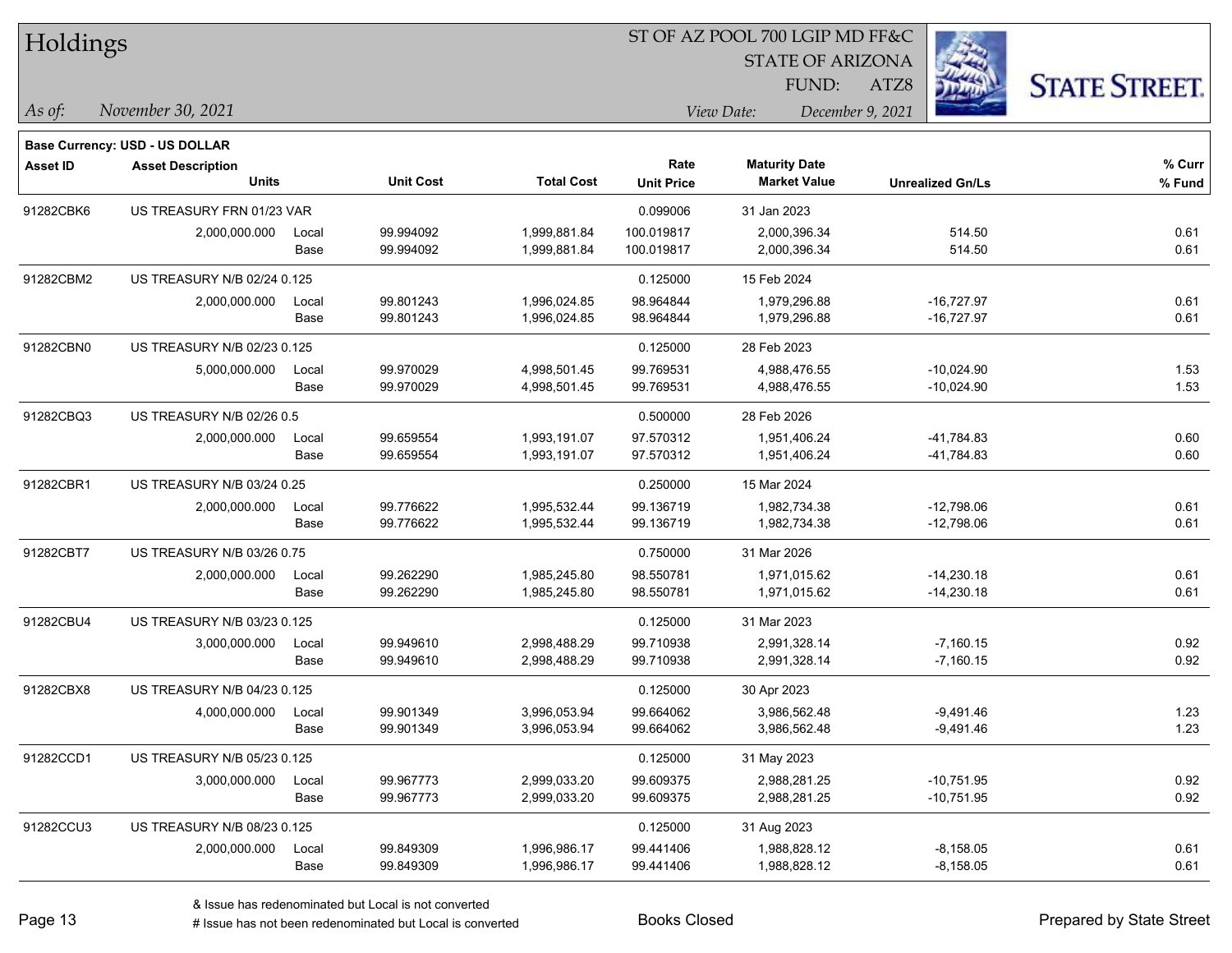| Holdings                  |                                       | ST OF AZ POOL 700 LGIP MD FF&C |                  |                   |                   | <b>STATE OF ARIZONA</b> |                         |                      |
|---------------------------|---------------------------------------|--------------------------------|------------------|-------------------|-------------------|-------------------------|-------------------------|----------------------|
|                           |                                       |                                |                  |                   |                   | FUND:                   | ATZ8                    | <b>STATE STREET.</b> |
| As of:                    | November 30, 2021                     |                                |                  |                   |                   | View Date:              | December 9, 2021        |                      |
|                           | <b>Base Currency: USD - US DOLLAR</b> |                                |                  |                   |                   |                         |                         |                      |
| <b>Asset ID</b>           | <b>Asset Description</b>              |                                |                  |                   | Rate              | <b>Maturity Date</b>    |                         | % Curr               |
|                           | <b>Units</b>                          |                                | <b>Unit Cost</b> | <b>Total Cost</b> | <b>Unit Price</b> | <b>Market Value</b>     | <b>Unrealized Gn/Ls</b> | % Fund               |
| 91282CCX7                 | US TREASURY N/B 09/24 0.375           |                                |                  |                   | 0.375000          | 15 Sep 2024             |                         |                      |
|                           | 2,000,000.000                         | Local                          | 99.792501        | 1,995,850.01      | 98.921875         | 1,978,437.50            | $-17,412.51$            | 0.61                 |
|                           |                                       | Base                           | 99.792501        | 1,995,850.01      | 98.921875         | 1,978,437.50            | $-17,412.51$            | 0.61                 |
| 91282CDA6                 | US TREASURY N/B 09/23 0.25            |                                |                  |                   | 0.250000          | 30 Sep 2023             |                         |                      |
|                           | 3,000,000.000                         | Local                          | 99.912484        | 2,997,374.52      | 99.605469         | 2,988,164.07            | $-9,210.45$             | 0.92                 |
|                           |                                       | Base                           | 99.912484        | 2,997,374.52      | 99.605469         | 2,988,164.07            | $-9,210.45$             | 0.92                 |
| 91282CDE8                 | US TREASURY FRN 10/23 VAR             |                                |                  |                   | 0.085006          | 31 Oct 2023             |                         |                      |
|                           | 3,000,000.000                         | Local                          | 99.910848        | 2,997,325.44      | 99.990174         | 2,999,705.22            | 2,379.78                | 0.92                 |
|                           |                                       | Base                           | 99.910848        | 2,997,325.44      | 99.990174         | 2,999,705.22            | 2,379.78                | 0.92                 |
| <b>US DOLLAR Total</b>    |                                       |                                |                  |                   |                   |                         |                         |                      |
|                           | 270,383,449.170                       | Local                          |                  | 271,261,204.98    |                   | 270,028,313.24          | -1,232,891.74           | 83.01                |
| Original Face:            | 111,514,553.000                       | Base                           |                  | 271,261,204.98    |                   | 270,028,313.24          | $-1,232,891.74$         | 83.01                |
| <b>FIXED INCOME Total</b> |                                       |                                |                  |                   |                   |                         |                         |                      |
|                           | 270,383,449.170                       | Base                           |                  | 271,261,204.98    |                   | 270,028,313.24          | $-1,232,891.74$         | 83.01                |
| Original Face:            | 111,514,553.000                       |                                |                  |                   |                   |                         |                         |                      |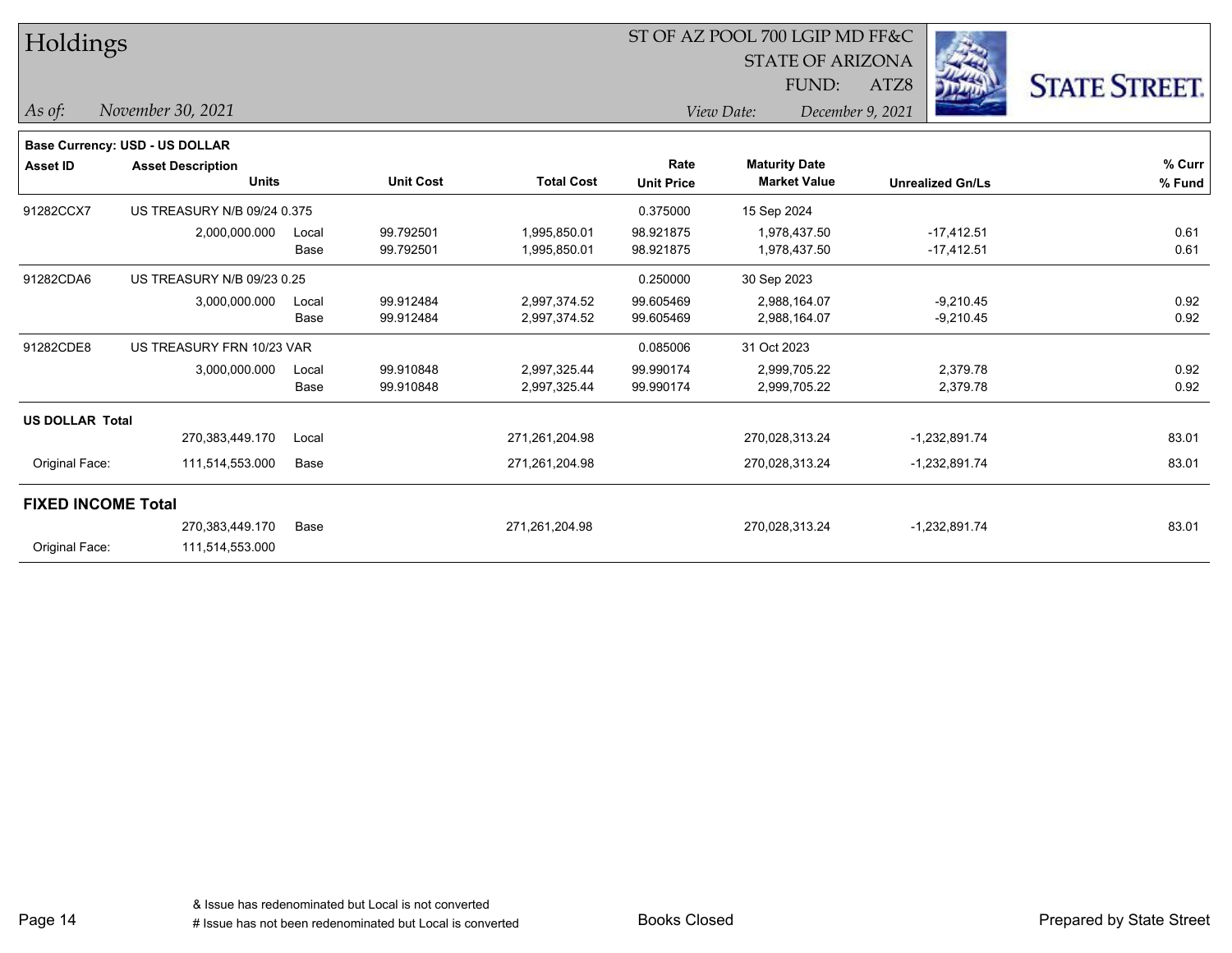| Holdings                              |                                          |      | ST OF AZ POOL 700 LGIP MD FF&C<br><b>STATE OF ARIZONA</b> |                   |                           |            |                                             |                  |                         |                      |
|---------------------------------------|------------------------------------------|------|-----------------------------------------------------------|-------------------|---------------------------|------------|---------------------------------------------|------------------|-------------------------|----------------------|
|                                       |                                          |      |                                                           |                   |                           |            | FUND:                                       | ATZ8             |                         | <b>STATE STREET.</b> |
| $\vert$ As of:                        | November 30, 2021                        |      |                                                           |                   |                           | View Date: |                                             | December 9, 2021 |                         |                      |
| <b>Base Currency: USD - US DOLLAR</b> |                                          |      |                                                           |                   |                           |            |                                             |                  |                         |                      |
| Asset ID                              | <b>Asset Description</b><br><b>Units</b> |      | <b>Unit Cost</b>                                          | <b>Total Cost</b> | Rate<br><b>Unit Price</b> |            | <b>Maturity Date</b><br><b>Market Value</b> |                  | <b>Unrealized Gn/Ls</b> | % Curr<br>% Fund     |
| <b>FUND Total</b>                     |                                          |      |                                                           |                   |                           |            |                                             |                  |                         |                      |
|                                       | 325,656,570.150                          | Base |                                                           | 326,531,323.87    |                           |            | 325,294,563.11                              |                  | -1.236.760.76           | 100.00               |
| Original Face:                        | 111,514,553.000                          |      |                                                           |                   |                           |            |                                             |                  |                         |                      |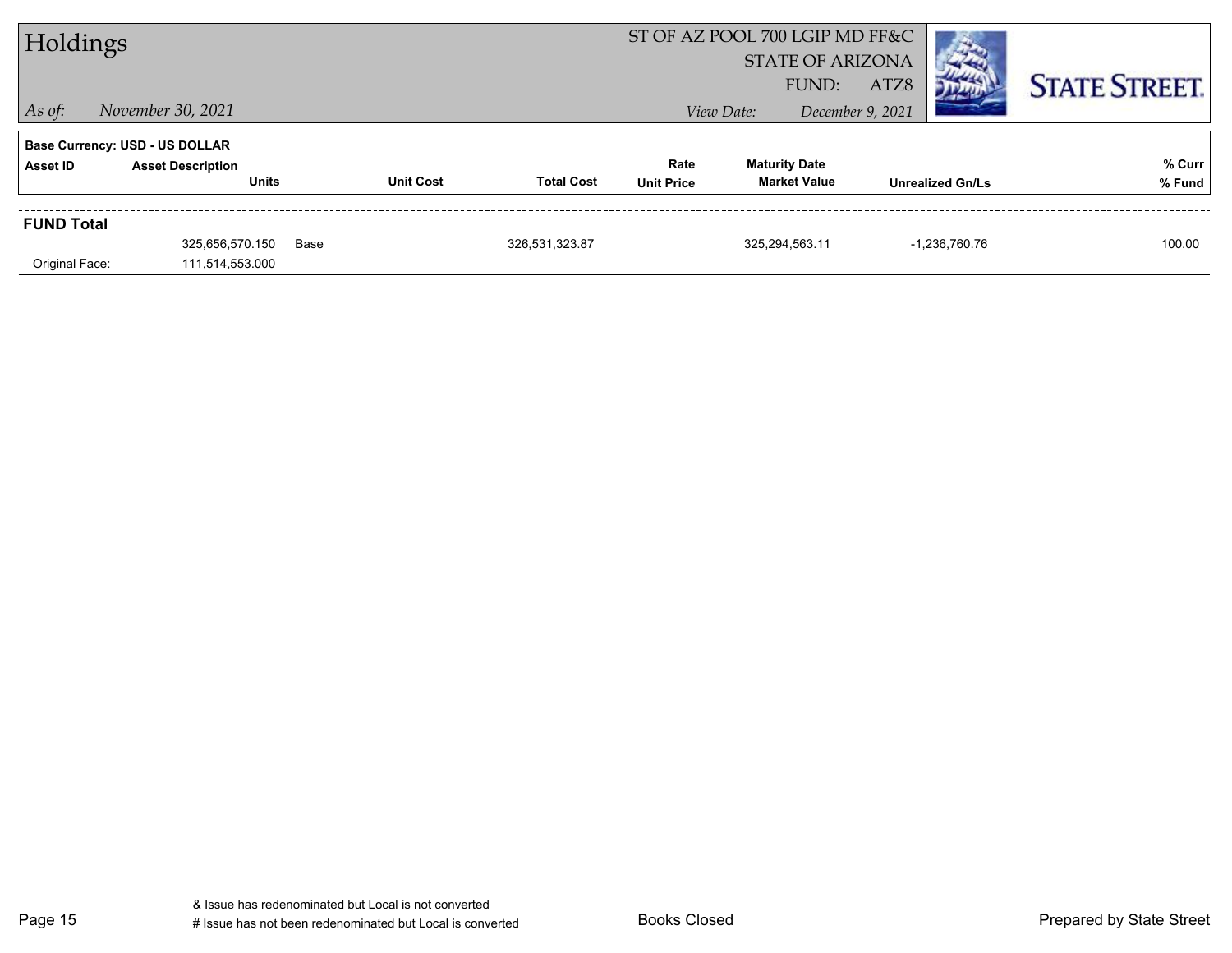# Holdings

### Currency Summary

*As of: November 30, 2021*

## ST OF AZ POOL 700 LGIP MD FF&C

STATE OF ARIZONA

ATZ8



*View Date: December 9, 2021*FUND:

#### **Base Currency:USD - US DOLLAR**

|                        |                 |       |                   |                     | % Currency |                         |                          |                           |
|------------------------|-----------------|-------|-------------------|---------------------|------------|-------------------------|--------------------------|---------------------------|
|                        | <b>Units</b>    |       | <b>Total Cost</b> | <b>Market Value</b> | % Fund     | <b>Unreal Sec Gn/Ls</b> | <b>Unreal Curr Gn/Ls</b> | <b>Total Unreal Gn/Ls</b> |
| <b>US DOLLAR</b>       |                 |       |                   |                     |            |                         | Exchange Rate:           | 1.000000                  |
| <b>CASH</b>            |                 |       |                   |                     |            |                         |                          |                           |
|                        | 253,549.010     | Local | 253,549.01        | 253,549.01          | 0.08       | 0.00                    |                          | 0.00                      |
|                        |                 | Base  | 253,549.01        | 253,549.01          | 0.08       | 0.00                    | 0.00                     | 0.00                      |
| <b>CASH EQUIVALENT</b> |                 |       |                   |                     |            |                         |                          |                           |
|                        | 55,019,571.970  | Local | 55,016,569.88     | 55,012,700.86       | 16.91      | $-3,869.02$             |                          | $-3,869.02$               |
|                        |                 | Base  | 55,016,569.88     | 55,012,700.86       | 16.91      | $-3,869.02$             | 0.00                     | $-3,869.02$               |
| <b>FIXED INCOME</b>    |                 |       |                   |                     |            |                         |                          |                           |
|                        | 270,383,449.170 | Local | 271,261,204.98    | 270,028,313.24      | 83.01      | $-1,232,891.74$         |                          | $-1,232,891.74$           |
| Original Face:         | 111,514,553.000 | Base  | 271,261,204.98    | 270,028,313.24      | 83.01      | $-1,232,891.74$         | 0.00                     | -1,232,891.74             |
| <b>US DOLLAR Total</b> |                 |       |                   |                     |            |                         |                          |                           |
|                        | 325,656,570.150 | Local | 326,531,323.87    | 325,294,563.11      | 100.00     | -1,236,760.76           |                          | $-1,236,760.76$           |
| Original Face:         | 111,514,553.000 | Base  | 326,531,323.87    | 325,294,563.11      | 100.00     | $-1,236,760.76$         | 0.00                     | $-1,236,760.76$           |
| <b>FUND Total</b>      |                 |       |                   |                     |            |                         |                          |                           |
|                        | 325,656,570.150 | Base  | 326,531,323.87    | 325,294,563.11      | 100.00     | $-1,236,760.76$         | 0.00                     | $-1,236,760.76$           |
| Original Face:         | 111,514,553.000 |       |                   |                     |            |                         |                          |                           |
|                        |                 |       |                   |                     |            |                         |                          |                           |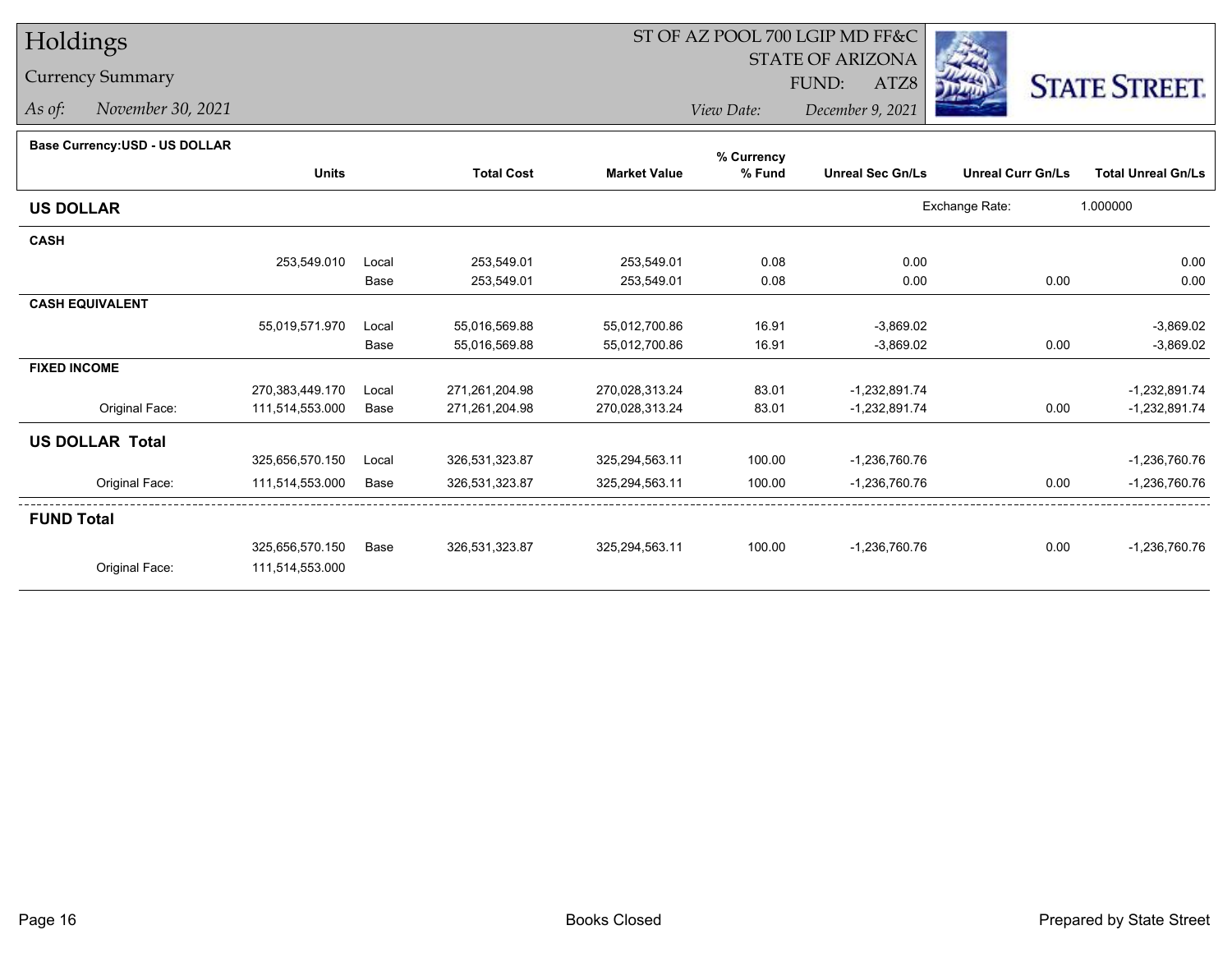| Holdings             |                                |                   |                     |            | ST OF AZ POOL 700 LGIP MD FF&C |                          |                           |
|----------------------|--------------------------------|-------------------|---------------------|------------|--------------------------------|--------------------------|---------------------------|
|                      |                                |                   |                     |            | STATE OF ARIZONA               |                          |                           |
| <b>Asset Summary</b> |                                |                   |                     |            | FUND:<br>ATZ8                  |                          | <b>STATE STREET.</b>      |
| As of:               | November 30, 2021              |                   |                     | View Date: | December 9, 2021               |                          |                           |
|                      | Base Currency: USD - US DOLLAR |                   |                     |            |                                |                          |                           |
|                      | <b>Units</b>                   | <b>Total Cost</b> | <b>Market Value</b> | % Fund     | <b>Unreal Sec Gn/Ls</b>        | <b>Unreal Curr Gn/Ls</b> | <b>Total Unreal Gn/Ls</b> |
| <b>CASH</b>          |                                |                   |                     |            |                                |                          |                           |
| <b>US DOLLAR</b>     |                                |                   |                     |            |                                |                          |                           |
|                      | 253,549.010                    | 253,549.01        | 253,549.01          | 0.08       | 0.00                           | 0.00                     | 0.00                      |
| <b>CASH Total</b>    |                                |                   |                     |            |                                |                          |                           |
|                      | 253,549.010                    | 253,549.01        | 253,549.01          | 0.08       | 0.00                           | 0.00                     | 0.00                      |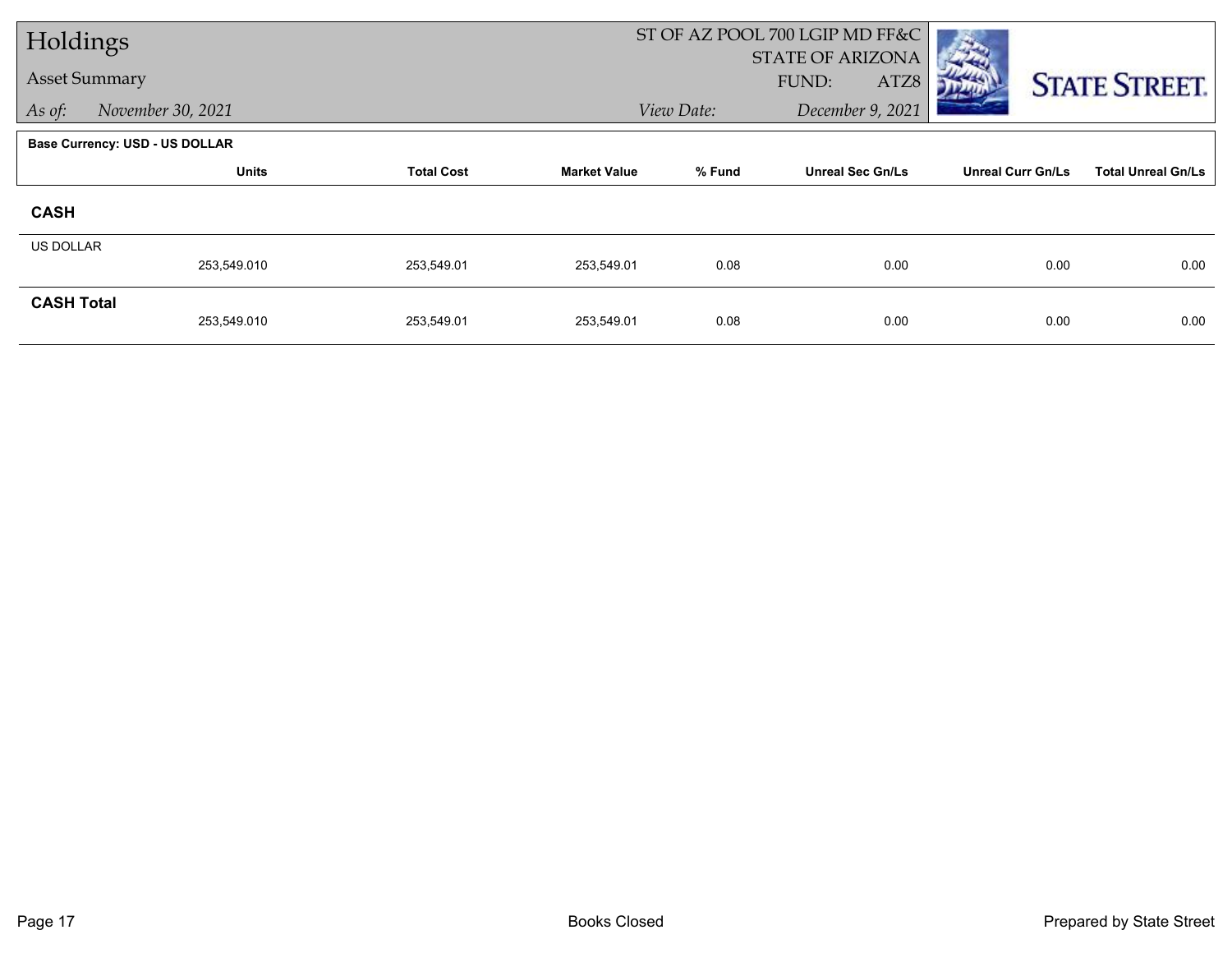| Holdings         |                                       |                   |                     |            | ST OF AZ POOL 700 LGIP MD FF&C |                          |                           |  |
|------------------|---------------------------------------|-------------------|---------------------|------------|--------------------------------|--------------------------|---------------------------|--|
|                  |                                       |                   |                     |            | <b>STATE OF ARIZONA</b>        |                          |                           |  |
|                  | <b>Asset Summary</b>                  |                   |                     |            | FUND:<br>ATZ8                  |                          | <b>STATE STREET.</b>      |  |
| As of:           | November 30, 2021                     |                   |                     | View Date: | December 9, 2021               |                          |                           |  |
|                  | <b>Base Currency: USD - US DOLLAR</b> |                   |                     |            |                                |                          |                           |  |
|                  | <b>Units</b>                          | <b>Total Cost</b> | <b>Market Value</b> | % Fund     | <b>Unreal Sec Gn/Ls</b>        | <b>Unreal Curr Gn/Ls</b> | <b>Total Unreal Gn/Ls</b> |  |
|                  | <b>CASH EQUIVALENT</b>                |                   |                     |            |                                |                          |                           |  |
| <b>US DOLLAR</b> |                                       |                   |                     |            |                                |                          |                           |  |
|                  | 55,019,571.970                        | 55,016,569.88     | 55,012,700.86       | 16.91      | $-3,869.02$                    | 0.00                     | $-3,869.02$               |  |
|                  | <b>CASH EQUIVALENT Total</b>          |                   |                     |            |                                |                          |                           |  |
|                  | 55,019,571.970                        | 55,016,569.88     | 55,012,700.86       | 16.91      | $-3,869.02$                    | 0.00                     | $-3,869.02$               |  |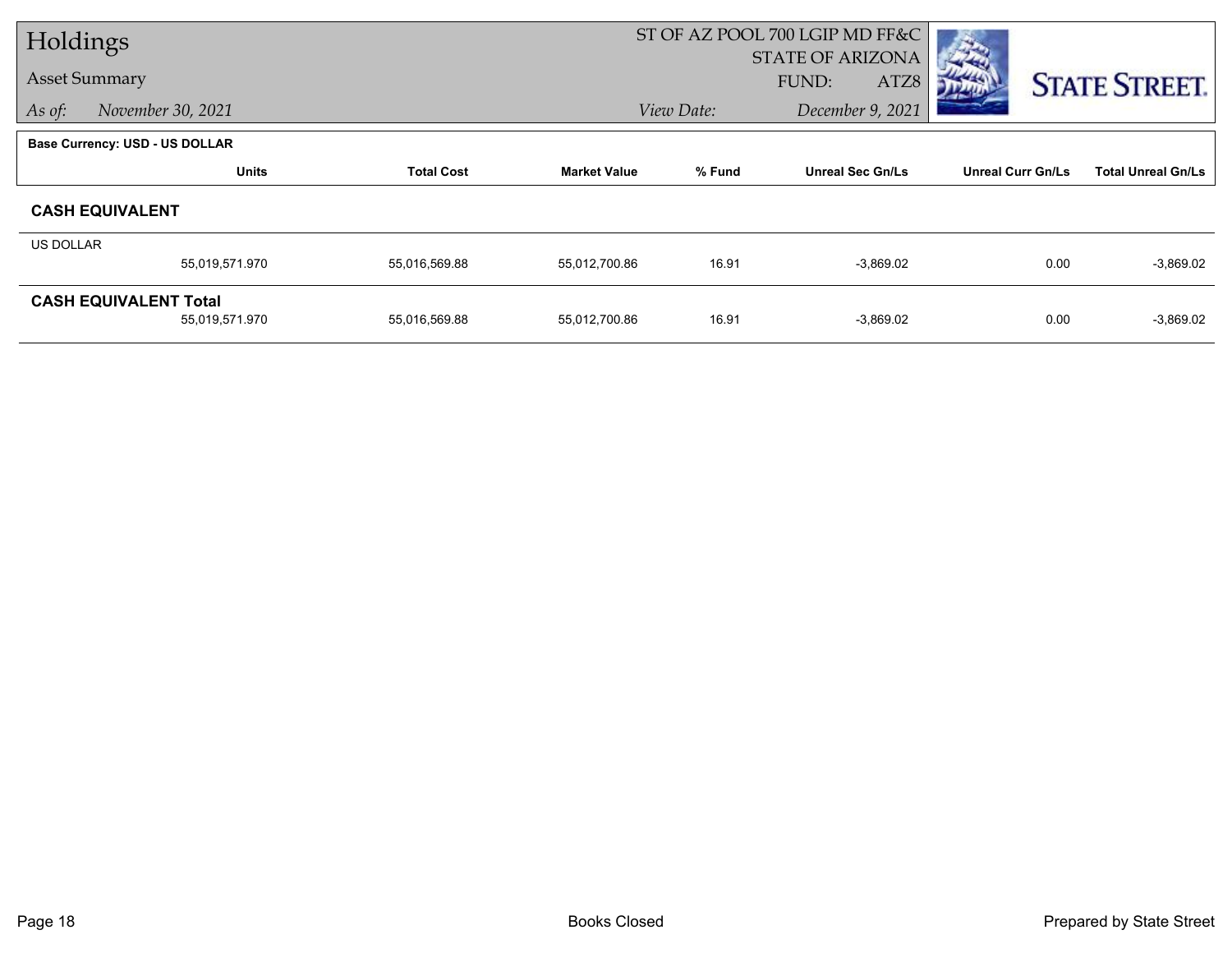| Holdings  |                                |                   |                     |            | ST OF AZ POOL 700 LGIP MD FF&C |                          |                           |
|-----------|--------------------------------|-------------------|---------------------|------------|--------------------------------|--------------------------|---------------------------|
|           |                                |                   |                     |            | <b>STATE OF ARIZONA</b>        |                          |                           |
|           | <b>Asset Summary</b>           |                   |                     |            | ATZ8<br>FUND:                  |                          | <b>STATE STREET.</b>      |
| As of:    | November 30, 2021              |                   |                     | View Date: | December 9, 2021               |                          |                           |
|           | Base Currency: USD - US DOLLAR |                   |                     |            |                                |                          |                           |
|           | <b>Units</b>                   | <b>Total Cost</b> | <b>Market Value</b> | % Fund     | <b>Unreal Sec Gn/Ls</b>        | <b>Unreal Curr Gn/Ls</b> | <b>Total Unreal Gn/Ls</b> |
|           | <b>FIXED INCOME</b>            |                   |                     |            |                                |                          |                           |
| US DOLLAR |                                |                   |                     |            |                                |                          |                           |
|           | 270,383,449.170                | 271,261,204.98    | 270,028,313.24      | 83.01      | -1,232,891.74                  | 0.00                     | $-1,232,891.74$           |
|           | <b>FIXED INCOME Total</b>      |                   |                     |            |                                |                          |                           |
|           | 270,383,449.170                | 271,261,204.98    | 270,028,313.24      | 83.01      | -1,232,891.74                  | 0.00                     | $-1,232,891.74$           |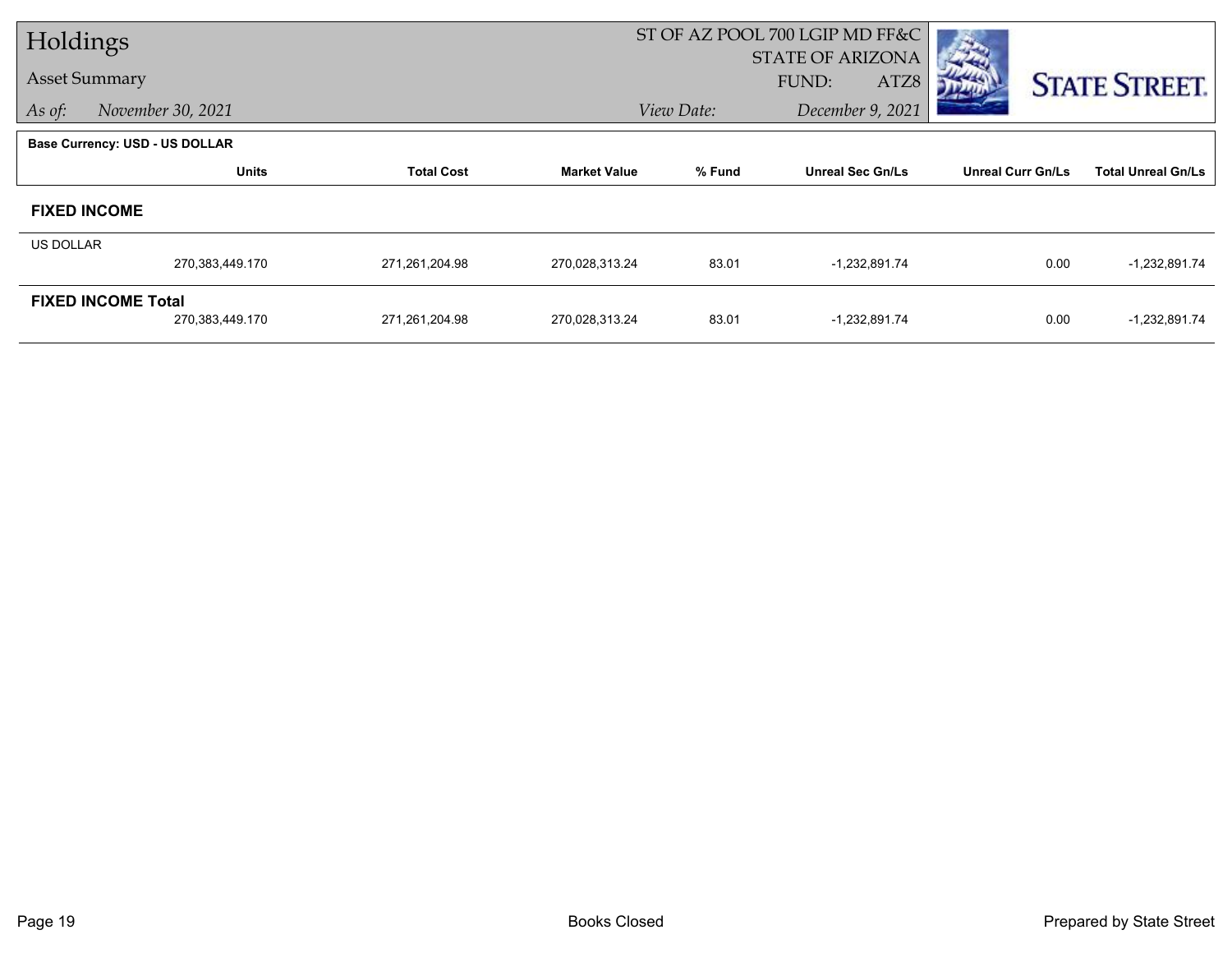| Holdings             |                                |                   |                     |            | ST OF AZ POOL 700 LGIP MD FF&C |                          |                           |
|----------------------|--------------------------------|-------------------|---------------------|------------|--------------------------------|--------------------------|---------------------------|
|                      |                                |                   |                     |            | <b>STATE OF ARIZONA</b>        |                          |                           |
| <b>Asset Summary</b> |                                |                   |                     |            | ATZ8<br>FUND:                  |                          | <b>STATE STREET.</b>      |
| As of:               | November 30, 2021              |                   |                     | View Date: | December 9, 2021               |                          |                           |
|                      | Base Currency: USD - US DOLLAR |                   |                     |            |                                |                          |                           |
|                      | <b>Units</b>                   | <b>Total Cost</b> | <b>Market Value</b> | % Fund     | <b>Unreal Sec Gn/Ls</b>        | <b>Unreal Curr Gn/Ls</b> | <b>Total Unreal Gn/Ls</b> |
| <b>FUND Total</b>    |                                |                   |                     |            |                                |                          |                           |
|                      | 325,656,570.150                | 326,531,323.87    | 325,294,563.11      | 100.00     | -1.236.760.76                  | 0.00                     | -1,236,760.76             |